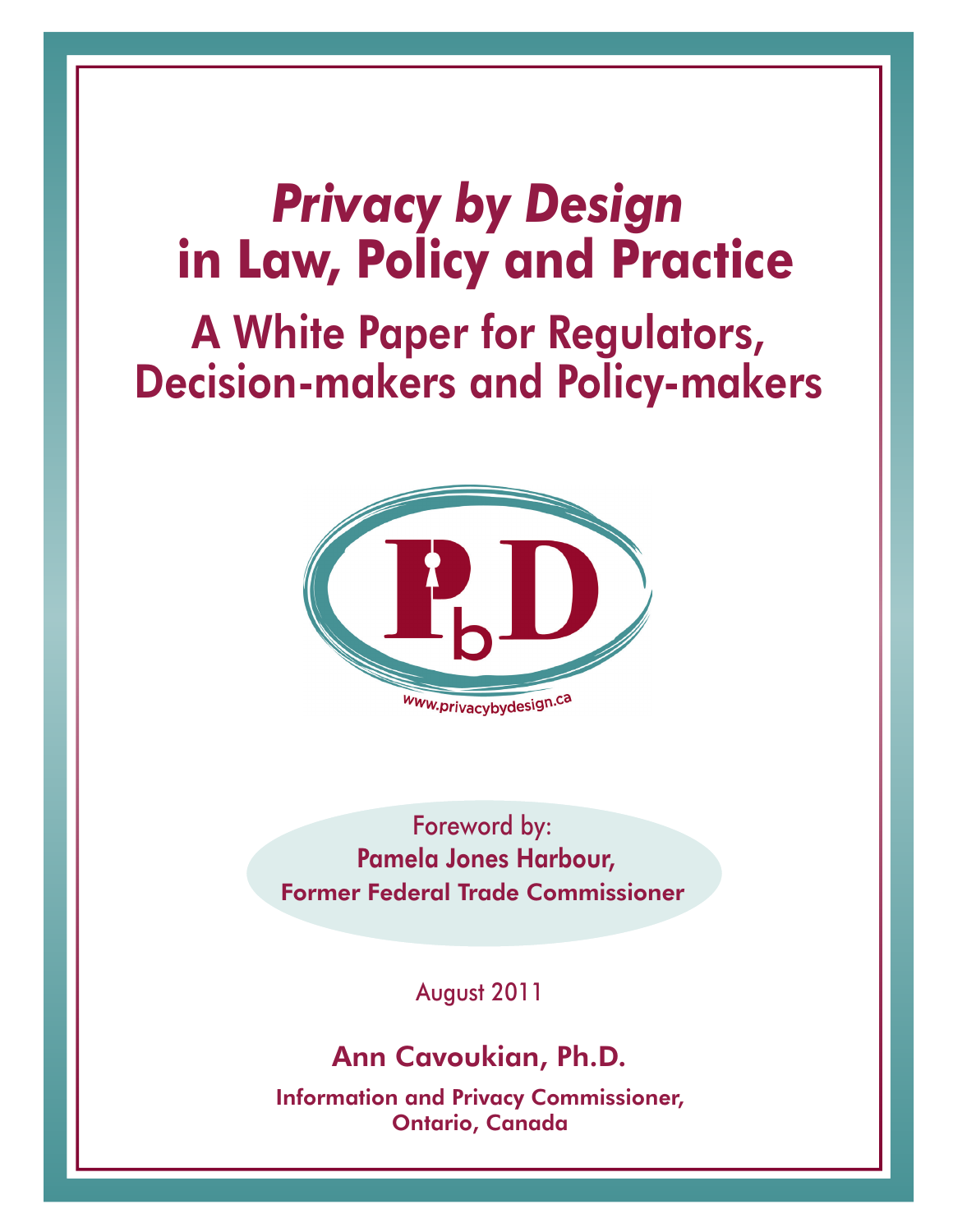# **Acknowledgements**

I am deeply indebted to Pamela Jones Harbour, who was instrumental in developing some of the key ideas that shaped this paper, and in crafting an earlier version of it. Her depth of experience, her thoughtfulness, and the wisdom she brings as a former Federal Trade Commissioner were invaluable. I greatly appreciate Pam's support, and applaud her leadership!

Many thanks also to Ken Anderson, Sandra Kahale, and Stephen McCammon of my office, for their work on this paper.



Information and Privacy Commissioner, Ontario, Canada

2 Bloor Street East Suite 1400 Toronto, Ontario M4W 1A8 Canada

416-326-3333 1-800-387-0073 Fax: 416-325-9195 TTY (Teletypewriter): 416-325-7539 Website: www.ipc.on.ca Privacy by Design: www.privacybydesign.ca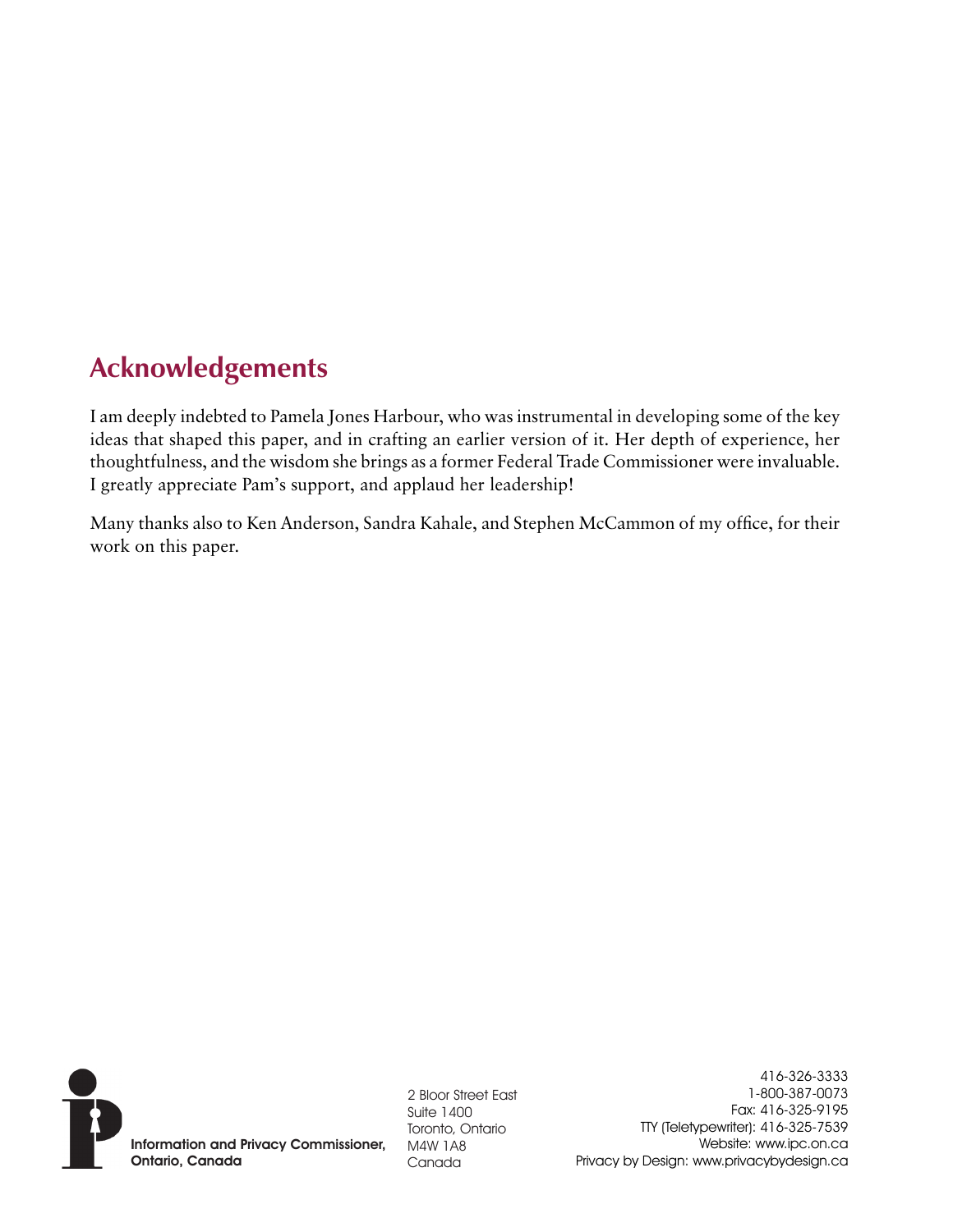# **Table of Contents**

 $\overline{\mathbf{P}_{b}}$ 

| Introduction: The Growing Momentum behind Privacy by Design 3                                                                                       |  |
|-----------------------------------------------------------------------------------------------------------------------------------------------------|--|
|                                                                                                                                                     |  |
|                                                                                                                                                     |  |
| Privacy by Design: The Next Generation of Privacy Protection 10<br>A Positive Approach to Privacy: Implications for Regulators and Policy-makers 11 |  |
|                                                                                                                                                     |  |
|                                                                                                                                                     |  |
|                                                                                                                                                     |  |
|                                                                                                                                                     |  |
|                                                                                                                                                     |  |
|                                                                                                                                                     |  |
|                                                                                                                                                     |  |
| Self-Regulation: Voluntary or Government-Mandated Approaches20                                                                                      |  |
|                                                                                                                                                     |  |
|                                                                                                                                                     |  |
|                                                                                                                                                     |  |
|                                                                                                                                                     |  |
| Appendix A: The 7 Foundational Principles of Privacy by Design 28                                                                                   |  |
| Appendix B: What PbD Could Look Like as Part of a Legal Framework 30                                                                                |  |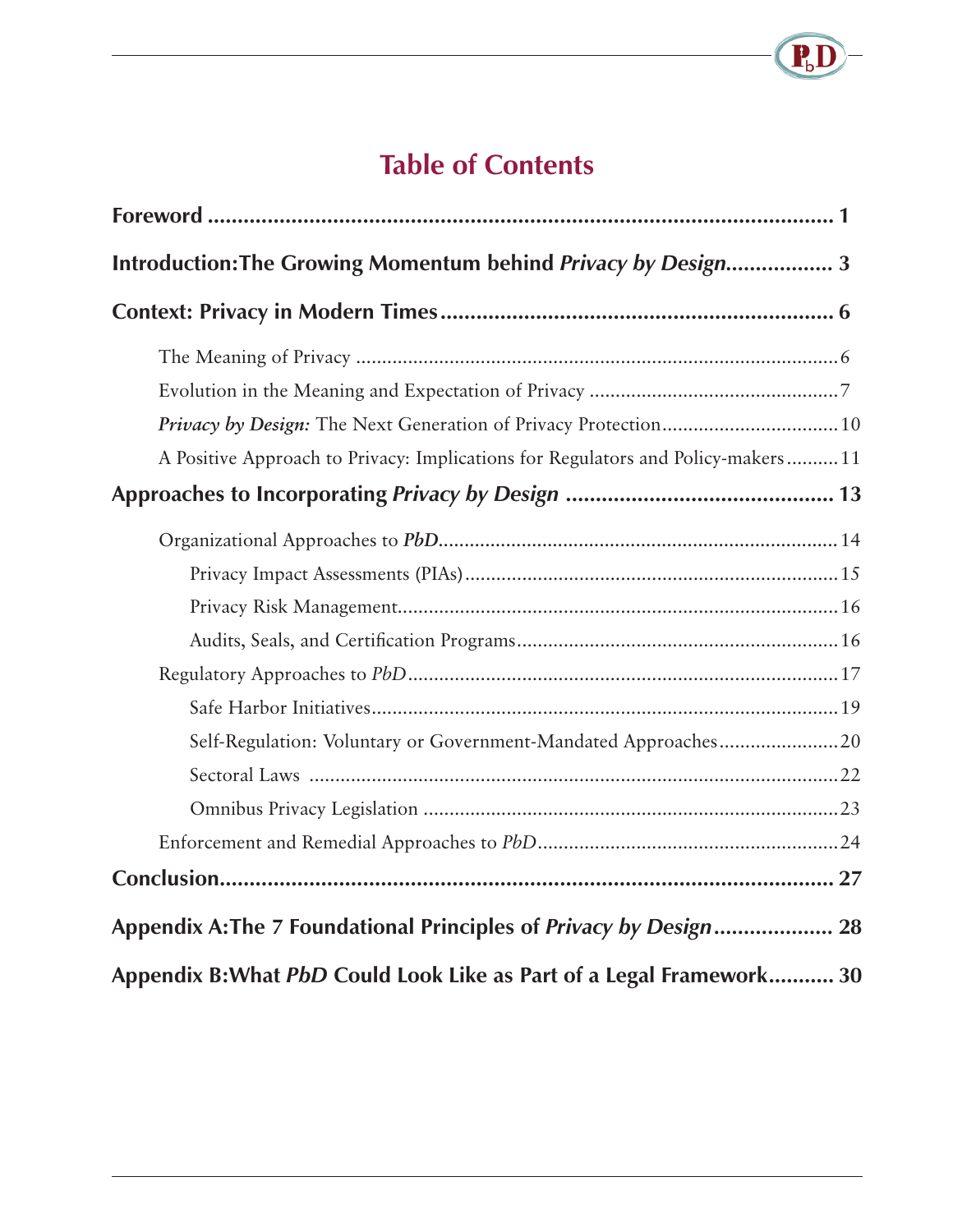### **Foreword Pamela Jones Harbour**

<span id="page-3-0"></span>New technology can create unique challenges for individual privacy rights and provide novel complications for regulators looking to preserve both privacy rights and technological innovation. Society has long puzzled over how best to design regulatory frameworks that balance privacy rights and emerging technologies. Indeed, as early as 1890, when newspaper and photograph technologies were beginning to ascend, legal scholars called for added privacy protections, including enshrining those rights in the criminal law. Protecting privacy, a "right most valued by civilized men," while still promoting innovation, has never been more challenging than it is in an increasingly online and technology focused world. Now, more than ever, information can cross many nations' borders in a mere instant, and consumers' movements and activities can be tracked through their computers and mobile phones. At the same time, technological innovations can improve lives, increase public safety, build wealth, and promote efficiencies in how we use scarce resources. Just as there is value in information to researchers, marketers, corporations, and governments, there is an equally important value in privacy to the individual. Consequently, managing privacy and technological innovation is important to the global economy and is best addressed by a comprehensive and flexible approach.

Governmental privacy protections alone, such as enhanced criminal laws and administrative policies, can overly restrict innovation and under protect individual privacy rights. In fact, such governmental protections can become ceilings for both individual privacy protections and innovation – in part because they are reactive in nature and often slow to change. At the same time, without some guiding standards, it is difficult for technological innovators to define the competitive field of play and balance the risks and rewards. Accordingly, there must be some balance between regulation and innovation. One way to achieve that harmony is to embed privacy features from the beginning, starting with the design specifications of new technologies, i.e., *Privacy by Design* (*PbD*).

PbD has permeated the privacy arena in many respects. In the United States, for example, the Federal Trade Commission ("FTC") has recommended this approach to protecting privacy. The FTC has emphasized that "companies should adopt a 'privacy by design' approach by building privacy protections into their everyday business practices." To that end, the FTC has stressed the need for fully integrated privacy measures that carry through the entire data lifecycle, employee training and oversight on privacy issues, and customized privacy practices scaled to the sensitivity of the data at issue. Such concepts are not new, but the time has come for industries to implement them systematically.

Undoubtedly, there is a wide array of reasons for the FTC to make these recommendations. In my view, the most compelling reason for incorporating *PbD* in an organizational framework is its proactive approach to privacy. Traditionally, privacy regulation has been largely reactive, that is, it was only triggered once a privacy breach occurred. Conversely, by implementing a proactive, selfpolicing approach to privacy, an organization should be able to avoid many privacy issues and have in place tools to remedy potential breaches of privacy.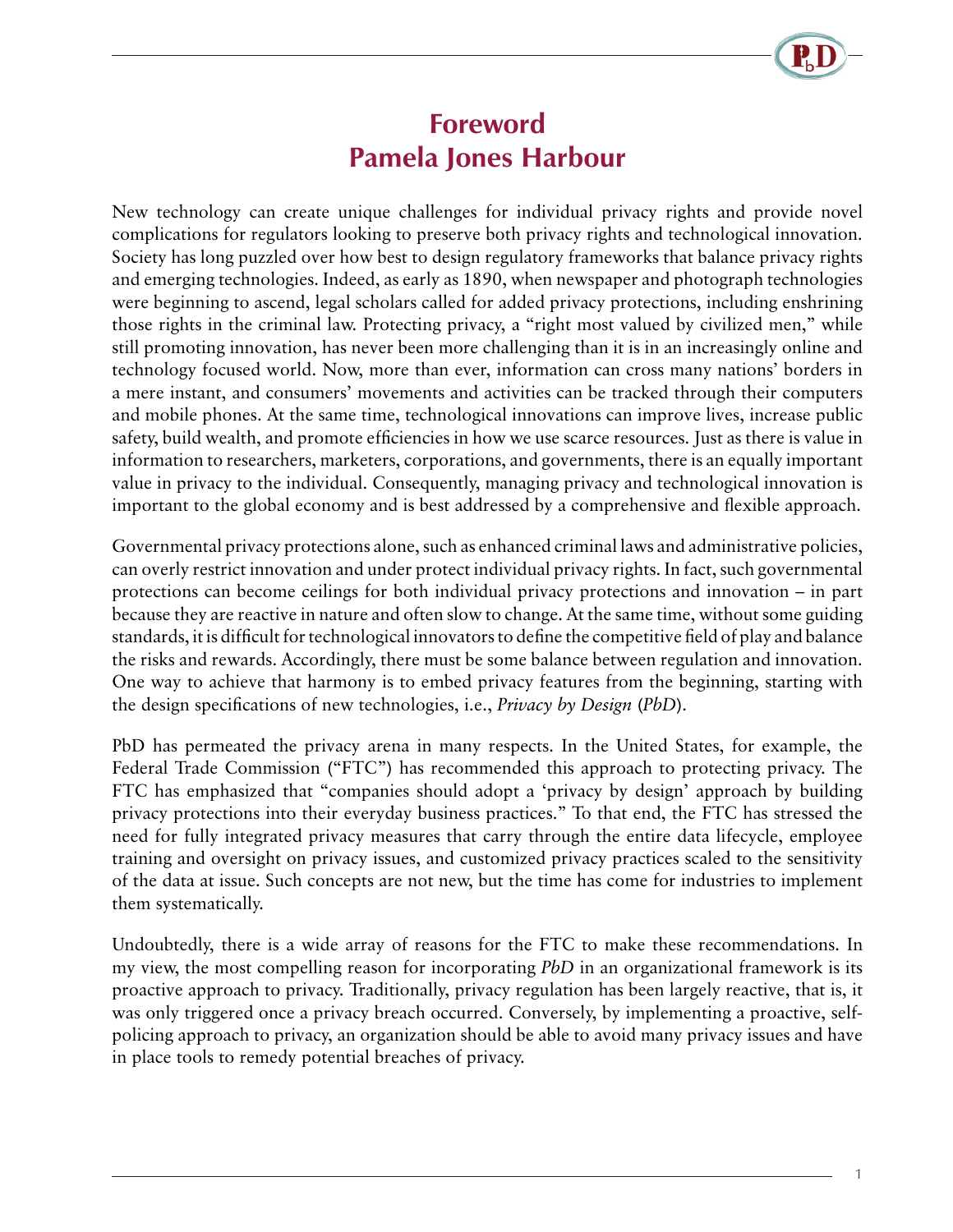

An organization that has failed to prevent a privacy issue, however, can still incorporate *PbD* principles in its remediation efforts. For example, in March 2010, Google agreed to a proposed consent decree to settle the FTC's investigation into alleged privacy lapses in Google's new social networking service, called Buzz. The allegations included failure to fully disclose the social network's default privacy settings to new users, and that its opt-out feature failed to fully remove the user from the Buzz network. As part of the proposed consent decree, Google agreed to implement a comprehensive privacy program that includes the designation of Google employees responsible for the company's implementation and compliance with acceptable privacy practices. Google is also required to consider privacy compliance in its selection and retention of service providers. Furthermore, for the next twenty years, a third party auditor, selected by Google but approved by the FTC, will conduct biennial audits of Google's privacy compliance and report the results of its investigation to the FTC.

There is growing momentum to embody *PbD* and its seven foundational principles in privacy policies and regulatory frameworks. But incorporation of *PbD* in a country's legislative body is not without its challenges. Not only must a country explore what kinds of instruments are appropriate but also how to interpret *PbD*. In the process, nations must always consider that *PbD* provides a baseline for embedding privacy considerations into legislation, and that *PbD's* presence throughout the business world is becoming more and more the norm.

*Pamela Jones Harbour was a U.S. Federal Trade Commissioner from 2003 until 2010. Ms. Harbour is now a partner at the international law firm of Fulbright & Jaworski L.L.P., where she heads the firm's Privacy, Competition and Data Protection practice group. Ms. Harbour is well recognized for her knowledge of evolving areas of competition and consumer protection law, including privacy and data security issues. Ms. Harbour's offices are located in Washington, D.C. and New York.*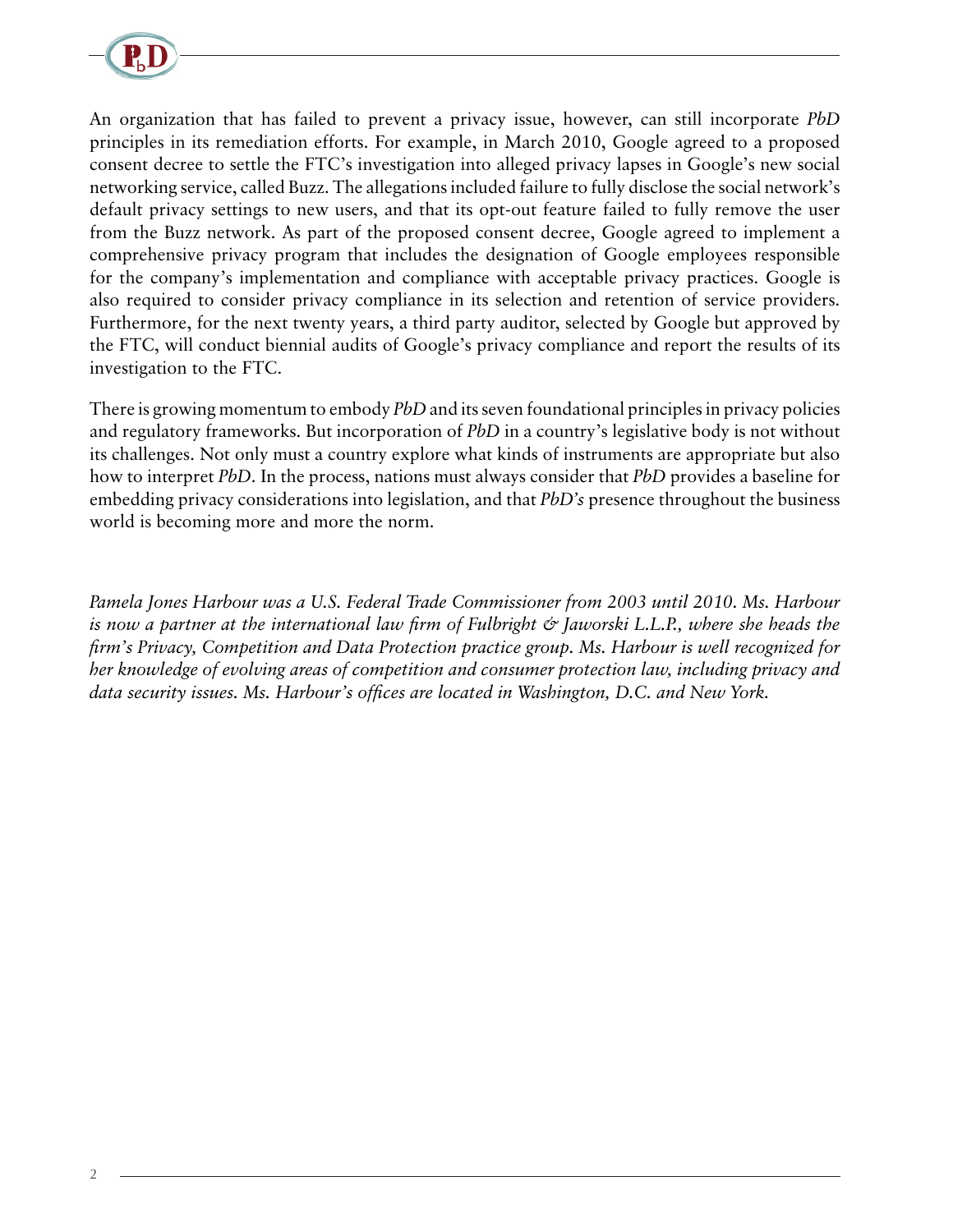### **Introduction:**

## <span id="page-5-0"></span>**The Growing Momentum behind** *Privacy by Design*

*Privacy by Design* (*PbD*) is an approach to protecting privacy by embedding it into the design specifications of information technologies, accountable business practices, and networked infrastructures, right from the outset. It was developed by Ontario's Information and Privacy Commissioner, Dr. Ann Cavoukian, in the 1990s, as a response to the growing threats to online privacy that were beginning to emerge at that time.

*PbD* represents a significant shift from traditional approaches to protecting privacy, which focus on setting out minimum standards for information management practices, and providing remedies for privacy breaches, after-the-fact. Alexander Dix, Berlin Commissioner for Data Protection and Freedom of Information, has described these traditional approaches as "locking the stable door after the horse has bolted."1

By contrast, *PbD* requires an evolution in the way that organizations think about privacy – moving from a reactive mode to a proactive one. Similarly, enshrining *PbD* in regulatory instruments, voluntary codes, and best practices requires an evolution in how policy and law makers approach privacy rule-making.

The rapid pace of technological change is making traditional approaches to privacy regulation increasingly untenable. The emergence of *PbD* as the new generation of privacy protection invites the development of innovative approaches to promoting and enshrining it in instruments of various kinds, including regulatory ones.

The time is ripe for this kind of innovation. Over the past several years, momentum behind *Privacy by Design* (*PbD*) has been steadily growing. It is increasingly becoming a "basic principle" of data protection.2 Global and local businesses alike are starting to implement the 7 Foundational Principles of *PbD*, 3 with mounting interest among regulators and policy-makers in enshrining these principles in privacy policies and frameworks, around the world.

Significant developments in this area include the unanimous adoption, in 2010, of a landmark *Privacy by Design* resolution by international Privacy Authorities and Regulators at the International Conference of Data Protection and Privacy Commissioners in Jerusalem.<sup>4</sup> The resolution recognizes *Privacy by Design* as an "essential component of fundamental privacy protection" – an International Standard, and urges its adoption in regulations and legislation around the world.

<sup>1</sup> Alexander Dix, Built-in Privacy – no panacea but a necessary condition for effective privacy protection. [Privacy by Design](http://www.springerlink.com/content/1876-0678/) [Issue of Identity in the Information Society](http://www.springerlink.com/content/1876-0678/) Volume 3, Number 2, (August 2010). p 257.

<sup>2</sup> Peter Hustinx, Privacy by design: delivering the promises. [Privacy by Design Issue of Identity in the Information Society](http://www.springerlink.com/content/1876-0678/) Volume 3, Number 2, (August 2010). p 254.

<sup>3</sup> Market leaders like Hydro One, Toronto Hydro, GE, IBM, Intel, the Ontario Lottery and Gaming Corporation, and Bering Media have been leading the way. For more information about their activities, see [www.ipc.on.ca](file://IPC-SRV-FS01/DOC/Publish/Comm/ENGLISH/papers/www.ipc.on.ca).

<sup>4</sup> Information and Privacy Commissioner/Ontario, Landmark Resolution passed to preserve the Future of Privacy, [http://](http://www.ipc.on.ca/images/Resources/2010-10-29-Resolution-e_1.pdf) [www.ipc.on.ca/images/Resources/2010-10-29-Resolution-e\\_1.pdf](http://www.ipc.on.ca/images/Resources/2010-10-29-Resolution-e_1.pdf)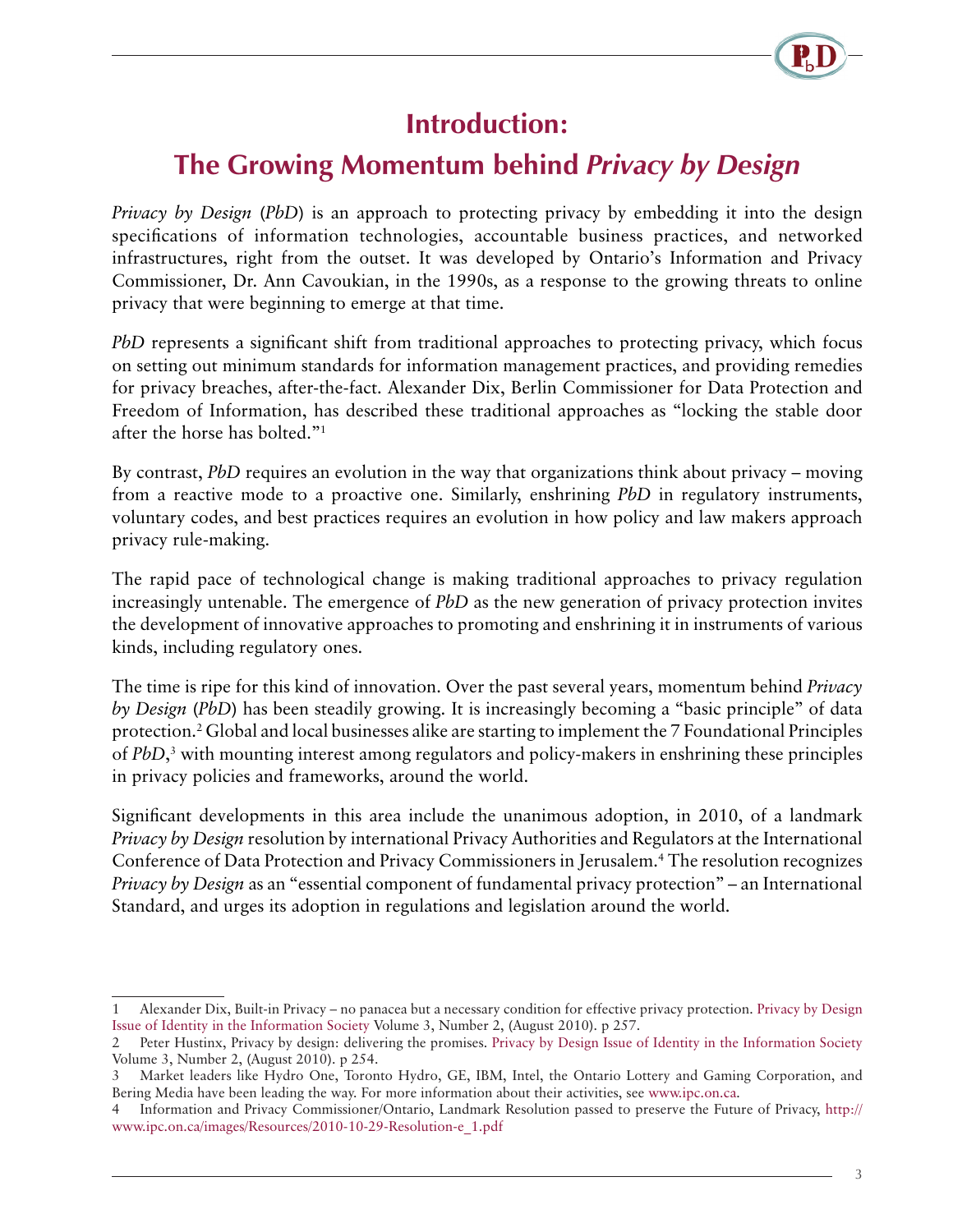

A year earlier, the EU Article 29 Data Protection Working Party and the Working Party on Police and Justice issued a joint Opinion, advocating for incorporating the principles of *PbD* into a new EU privacy framework.<sup>5</sup> In November 2010, an EC consultation paper followed on this work and called for the promotion of possibilities for the "concrete implementation of the concept of '*Privacy by Design*.'"6 This was echoed in March 2010, with the European Data Protection Supervisor recommending to "include unequivocally and explicitly the principle of *Privacy by Design* into the existing data protection regulatory framework."7

Momentum has been similarly gathering in the United States. Through 2009 and 2010, the U.S. Federal Trade Commission (FTC) hosted a series of public roundtable discussions on privacy issues in the digital age.<sup>8</sup> In its submission, the Center for Democracy and Technology recommended that the FTC foster the adoption of business practices consistent with *PbD* principles.<sup>9</sup> The subsequent FTC Report, *Protecting Consumer Privacy in an Era of Rapid Change*, proposed a framework for business and policymakers that features *PbD* principles as core values, and highlighted *PbD* as one of its three key recommendations.10

*PbD* also appeared, for the first time, in federal privacy legislation proposed by Senators John Kerry (D-MA) and John McCain (R-AZ) in 2011. If passed, their *Commercial Privacy Bill of Rights*11 would require businesses that collect, use, store or transfer consumer information to implement a version of *Privacy by Design* when developing products, and provide consumers with real choices about how data are used, collected and shared.<sup>12</sup>

The *Commercial Privacy Bill of Rights* was only one of many recent legislative initiatives in the U.S., which included, for example:

- *BEST PRACTICES Act*, [H.R. 611](http://www.gpo.gov/fdsys/pkg/BILLS-112hr611ih/pdf/BILLS-112hr611ih.pdf) (Rep. Rush): introduced Feb. 10, 2011. Referred to the House Subcommittee on Commerce, Manufacturing, and Trade.
- *Consumer Privacy Protection Act of 2011*, [H.R. 1528](http://www.gpo.gov/fdsys/pkg/BILLS-112hr1528ih/pdf/BILLS-112hr1528ih.pdf) (Reps. Stearns, Matheson, Bilbray, and Manzullo): introduced Apr. 13, 2011. Referred to the House Subcommittee on Commerce, Manufacturing, and Trade.
- *Do Not Track Me Online Act*, [H.R. 654](http://www.gpo.gov/fdsys/pkg/BILLS-112hr654ih/pdf/BILLS-112hr654ih.pdf) (Rep. Speier): introduced Feb. 11, 2011. Referred to the House Subcommittee on Commerce, Manufacturing, and Trade.

<sup>5</sup> Article 29 Data Protection Working Party and Working Party on Police and Justice, The Future of Privacy: Joint Contribution to the Consultation of the European Commission on the Legal Framework for the Fundamental Right to Protection of Personal Data. 02356/09/EN, WP 168 (Dec. 1, 2009), [http://ec.europa.eu/justice/policies/privacy/docs/wpdocs/2009/wp168\\_en.pdf.](http://ec.europa.eu/justice/policies/privacy/docs/wpdocs/2009/wp168_en.pdf) p. 2-3, 6, 8, 12-15, 27

<sup>6</sup> European Commission, *Ibid* note 3, at 12.

<sup>7</sup> European Data Protection Supervisor, Opinion of the European Data Protection Supervisor on Promoting Trust in the Information Society by Fostering Data Protection and Privacy. (Mar. 18, 2010), [http://www.edps.europa.eu/EDPSWEB/](http://www.edps.europa.eu/EDPSWEB/webdav/site/mySite/shared/Documents/Consultation/Opinions/2010/10-03-19_Trust_Information_Society_EN.pdf ) [webdav/site/mySite/shared/Documents/Consultation/Opinions/2010/10-03-19\\_Trust\\_Information\\_Society\\_EN.pdf](http://www.edps.europa.eu/EDPSWEB/webdav/site/mySite/shared/Documents/Consultation/Opinions/2010/10-03-19_Trust_Information_Society_EN.pdf ) at p. 8. See generally *supra* at p. 2, 4-11, 18-19, 21.

<sup>8</sup> FTC Roundtable Series, *Exploring Privacy*, (Mar. 2010), <http://www.ftc.gov/bcp/workshops/privacyroundtables>

<sup>9</sup> Center for Democracy and Technology, Comment, *The Role of Privacy by Design in Protecting Consumer Privacy*, (Dec. 21, 2009), <http://www.ftc.gov/os/comments/privacyroundtable/544506-00067.pdf>

<sup>10</sup> Federal Trade Commission (Bureau of Consumer Protection), Preliminary Staff Report, *Protecting Consumer Privacy in an Era of Rapid Change: A Proposed Framework for Business and Policy Makers*, at v, 41 (Dec. 2010), [http://www.ftc.gov/os](http://www.ftc.gov/os /2010/12/101201privacyreport.pdf)  [/2010/12/101201privacyreport.pdf](http://www.ftc.gov/os /2010/12/101201privacyreport.pdf)

<sup>11</sup> John Kerry, US Senator for Massachusetts, Commercial Privacy Bill of Rights. [http://kerry.senate.gov/work/issues/](http://kerry.senate.gov/work/issues/issue/?id=74638d00-002c-4f5e-9709-1cb51c6759e6&CFID=90056053&CFTOKEN=63781113) [issue/?id=74638d00-002c-4f5e-9709-1cb51c6759e6&CFID=90056053&CFTOKEN=63781113](http://kerry.senate.gov/work/issues/issue/?id=74638d00-002c-4f5e-9709-1cb51c6759e6&CFID=90056053&CFTOKEN=63781113)

<sup>12</sup> Cynthia Larose, Kerry and McCain Introduce Commercial Privacy Bill of Rights. Privacy and Security Matters (April 13, 2011) [http://www.privacyandsecuritymatters.com/2011/04/post/](http://www.privacyandsecuritymatters.com/2011/04/post/  )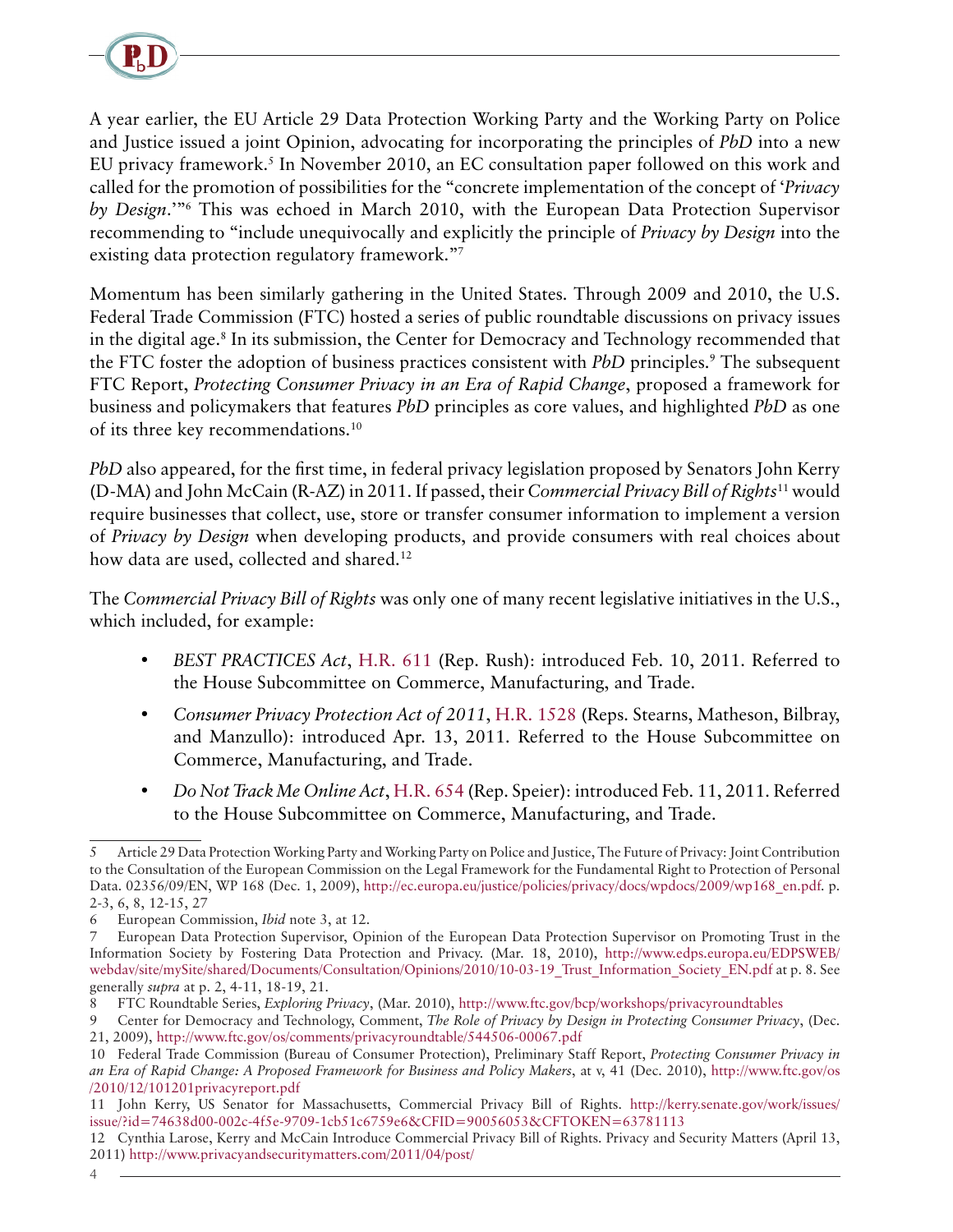

- *Do-Not-Track Online Act of 2011*, [S. 913](http://www.gpo.gov/fdsys/pkg/BILLS-112s913is/pdf/BILLS-112s913is.pdf) (Sen. Rockefeller): introduced May 9, 2011. Referred to the Senate Committee on Commerce, Science, and Transportation.
- *Do Not Track Kids Act of 2011*, [H. R. 1895](http://www.gpo.gov/fdsys/pkg/BILLS-112hr1895ih/pdf/BILLS-112hr1895ih.pdf) (Reps. Markey and Barton): introduced May 13, 2011. Referred to the House Committee on Energy and Commerce.
- *Geolocation Privacy and Surveillance Act*, [H.R. 2168](http://www.gpo.gov/fdsys/pkg/BILLS-112hr2168ih/pdf/BILLS-112hr2168ih.pdf) (Reps. Chaffetz and Goodlatte): introduced June 14, 2011. Referred to the House Committee on the Judiciary and the House Committee on Intelligence (Permanent Select).
- *Geolocation Privacy and Surveillance Act*, [S. 1212](http://www.gpo.gov/fdsys/pkg/BILLS-112s1212is/pdf/BILLS-112s1212is.pdf) (Sen. Wyden): introduced June 15, 2011. Referred to the Senate Committee on the Judiciary.
- Location Privacy Protection Act of 2011, [S. 1223](http://thomas.loc.gov/cgi-bin/query/z?c112:S.1223) (Sens. Franken and Blumenthal): introduced June 16, 2011. Referred to the Senate Committee on the Judiciary.
- *Electronic Communications Privacy Act Amendments Act of 2011*, [S. 1011](http://www.gpo.gov/fdsys/pkg/BILLS-112s1011is/pdf/BILLS-112s1011is.pdf) (Sen. Leahy): introduced May 17, 2011. Referred to the Senate Committee on the Judiciary.
- *Financial Information Privacy Act of 2011*, [H.R. 653](http://www.gpo.gov/fdsys/pkg/BILLS-112hr653ih/pdf/BILLS-112hr653ih.pdf) (Reps. Speier, Hastings, and Filner): introduced Feb. 11, 2011. Referred to the House Subcommittee on Financial Institutions and Consumer Credit.

There has also been a great deal of activity in the related area of breach notification. Breach notification legislation has been enacted in 46 U.S. States. Ontario's *Personal Health Information Protection Act* also includes mandatory breach notification provisions. And the EU is considering rules to govern the behaviour of companies when breaches occur. These types of provisions are important in ensuring transparency and alerting individuals to the possible risks flowing from their personal information being compromised. They are, however, essentially reactive in nature.

Organizations that are subject to breach notification laws should be especially motivated to adopt a proactive *Privacy by Design* approach, which will help them to avoid data breaches in the first place, and thereby minimize their obligations under breach notification legislation. By addressing privacy at the outset, these organizations can minimize the need to address it reactively, at which time they risk damage to their reputations, as well as their bottom lines. By addressing privacy at the outset, organizations can minimize the need to address problems reactively, when they risk damage to their reputations, as well as their bottom lines.

Given the mounting momentum behind *PbD*, and the growing interest in incorporating its principles into policy, practice, and regulation, there is an emerging appetite among policy-makers, regulators, and decision-makers for resources that support these objectives. This white paper is intended to serve as just such a resource, supporting key players in identifying the range of instruments that *PbD*, which is flexible, proactive, and technology-neutral, may be usefully incorporated into, and developing an understanding of how best to reflect *PbD*'s underlying philosophy in these instruments.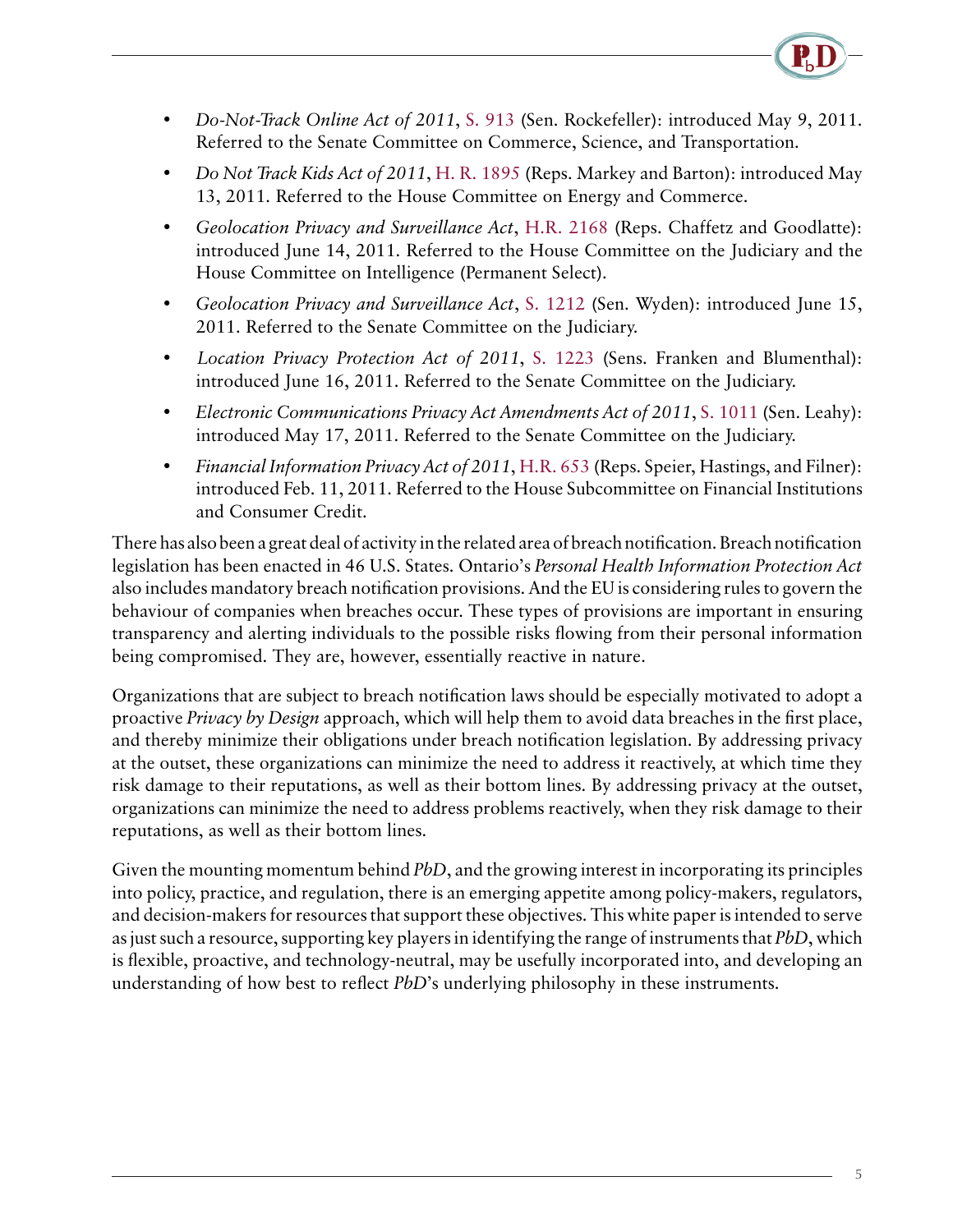<span id="page-8-0"></span>

# **Context: Privacy in Modern Times**

### **The Meaning of Privacy**

In 1890, future U.S. Supreme Court Justices Samuel Warren and Louis Brandeis, described privacy as the "the right to be let alone."13 They identified it as the right that enables individuals to have personal autonomy, freedom of association, moments of reserve, solitude, intimacy, and independence.

Almost 100 years later, as the computer era was dawning, a new subset of privacy – "informational privacy," was articulated and defined as "the claim of individuals, groups, or institutions to determine for themselves when, how, and to what extent information about them is communicated to others."14 As a concept, it is predicated on "the assumption that all information about a person is in a fundamental way his own, for him to communicate or retain ... as he sees fit."<sup>15</sup>

We consider privacy to revolve around control – personal control over the collection, use, and disclosure of one's personally identifiable info, similar to the German concept of "informational self-determination," which was first used in the context of a German constitutional ruling relating to personal information collected during the 1983 census.

As the underpinning of many of the rights and freedoms we hold dear, privacy has long been – and still remains – a vital component of free and democratic societies. It is "[g]rounded in man's physical and moral autonomy" and "essential for the well-being of the individual."16

Our increasingly technologically-driven world, however, puts tremendous pressure on privacy. As early as 1890, when newspaper and photography technologies were in their infancy, legal scholars were decrying their impacts, and calling for new legal protections for privacy.<sup>17</sup> Today, what has fundamentally changed is that practical obscurity – the basis for privacy norms throughout much of history – is fast disappearing. The functional impediments to surveillance that once protected our privacy, by default – such as data processing and storage costs, and the difficulty of linking files from multiple databases – are becoming increasingly irrelevant. At the same time, oceans of personal information are being created. Meaningful informational self-determination is becoming increasingly difficult to achieve.

And yet our need for privacy, the reflection and solitude it allows us to enjoy, as well as the opportunity it allows for the protected practice of political rights to speech, dissent, and association, is as relevant now as it has ever been. Indeed, it is perhaps *more* relevant, and increasingly necessary, now that our lives are so networked, interconnected and, indeed, "plugged in."

<sup>13</sup> Louis D. Brandeis & Samuel D. Warren, *The Right to Privacy*. Harvard Law Review 4, 193-220 (1890)

<sup>14</sup> Alan Westin, Privacy and Freedom. Atheneum, New York. (1967).

<sup>15</sup> *R. v. Tessling*, [2004] S.C.J. No. 63 at para. 23, quoting the Report of a Task Force established jointly by Department of Communications/Department of Justice, Privacy and Computers (1972), at p. 13

<sup>16</sup> R. v. Dyment, [1988] 2 S.C.R. 417, at p. 427

<sup>17</sup> Ibid. "Instantaneous photographs and newspaper enterprise have invaded the sacred precincts of private and domestic life; and numerous mechanical devices threaten to make good the prediction that 'what is whispered in the closet shall be proclaimed from the house-tops.'"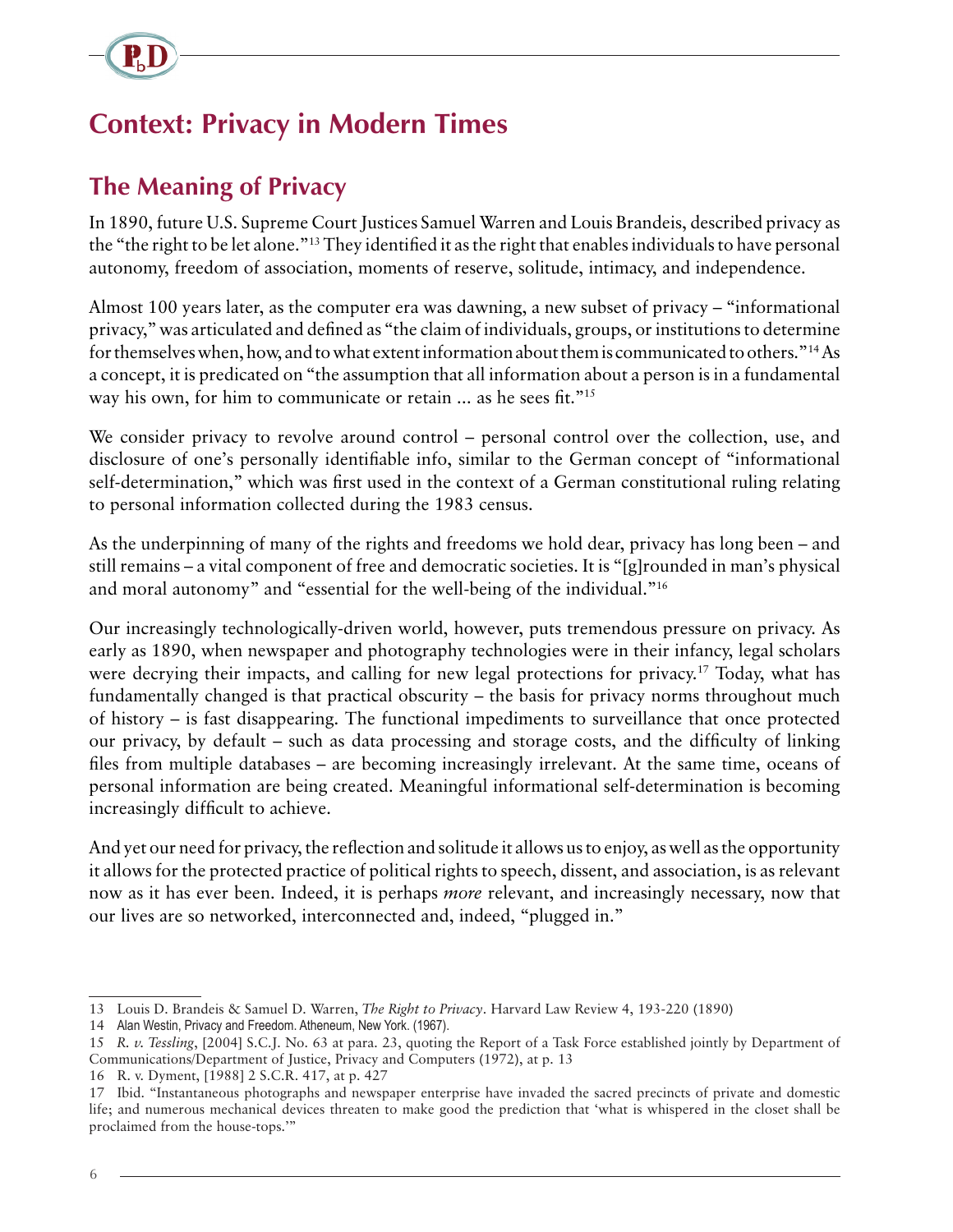

<span id="page-9-0"></span>How can we sustain and support the myriad benefits of technological innovation, such as access to extraordinary new services, conveniences, and efficiencies, while at the same time preserving the privacy that is so essential to our freedom and autonomy? Read on.

### **Evolution in the Meaning and Expectation of Privacy**

20 years ago, it was popular to think of privacy as simply a personal good (not also a societal one), and so a matter of *individual responsibility*. If you valued your privacy, the onus was on you to take steps to protect it. But changes in information technologies and their uses over the past few decades have made it increasingly difficult for individuals to exert meaningful control over their personal information.

Historically, at about the time when information technologies began to take off, a number of other factors combined to put pressure on organizations to provide better privacy assurances.18 Growing interest in electronic commerce, for example, shone a new spotlight on privacy. It became clear that the fulfillment of the promise of the Information Age would rely, in large measure, on the ability to foster the confidence and trust necessary for active consumer participation.

By the early '90s, there was considerable public discussion about the merits of good privacy practices, some of which flowed from the anticipated coming into force of the European Data Protection Directive.19 The EU Directive sought to strike a balance between a high level of protection for the privacy of individuals and the free movement of personal data. Significantly, when transposed to EU Member national law, the EU Directive would require foreign jurisdictions and businesses to meet its "adequacy" requirements in order to receive transfers of any personal information about EU citizens.

As momentum gathered around these issues through the early 90s and into the 2000s, many jurisdictions passed privacy laws or started promoting privacy practices based on the recognition that individuals had an interest in the processing of their personal data. These laws and practices were founded on Fair Information Practices (FIPs) – universal privacy principles for handling personal data.

First fully codified by the OECD in 1980,<sup>20</sup> there are many articulations of Fair Information Practices, including the EU Directive on Data Protection, The Canadian Standards Association's Privacy Code, the Asia-Pacific Economic Cooperation (APEC) Privacy Framework, the U.S. Safe Harbor Principles, and the Global Privacy Standard.<sup>21</sup> Despite minor differences in language and emphasis, these FIPs all reflect the following fundamental concepts:

• **Purpose Specification and Use Limitation** – reasons for the collection, use, disclosure and retention of personally identifiable information should be identified at or before the time of collection. Personal information should not be used or disclosed for purposes

<sup>18</sup> Ann Cavoukian and Don Tapscott, Who Knows: Safeguarding your Privacy in a Networked World. Random House, Toronto (1995), describes these pressures in detail.

<sup>19</sup> European Parliament and Council Directive 95/46/EC of 24 October 1995 on the protection of individuals with regard to the processing of personal data and on the free movement of such data. Official Journal L 281 of 23.11. (1995)

<sup>20</sup> An earlier, partial set of Fair Information Practices were drafted by an advisory committee of the Department of Health, Education, and Welfare (HEW) in 1973. See Cavoukian and Tapscott, p. 37.

<sup>21</sup> Information and Privacy Commissioner/Ontario, Creation of a Global Privacy Standard (2006), [www.ipc.on.ca/images/](http://www.ipc.on.ca/images/Resources/gps.pdf) [Resources/gps.pdf](http://www.ipc.on.ca/images/Resources/gps.pdf)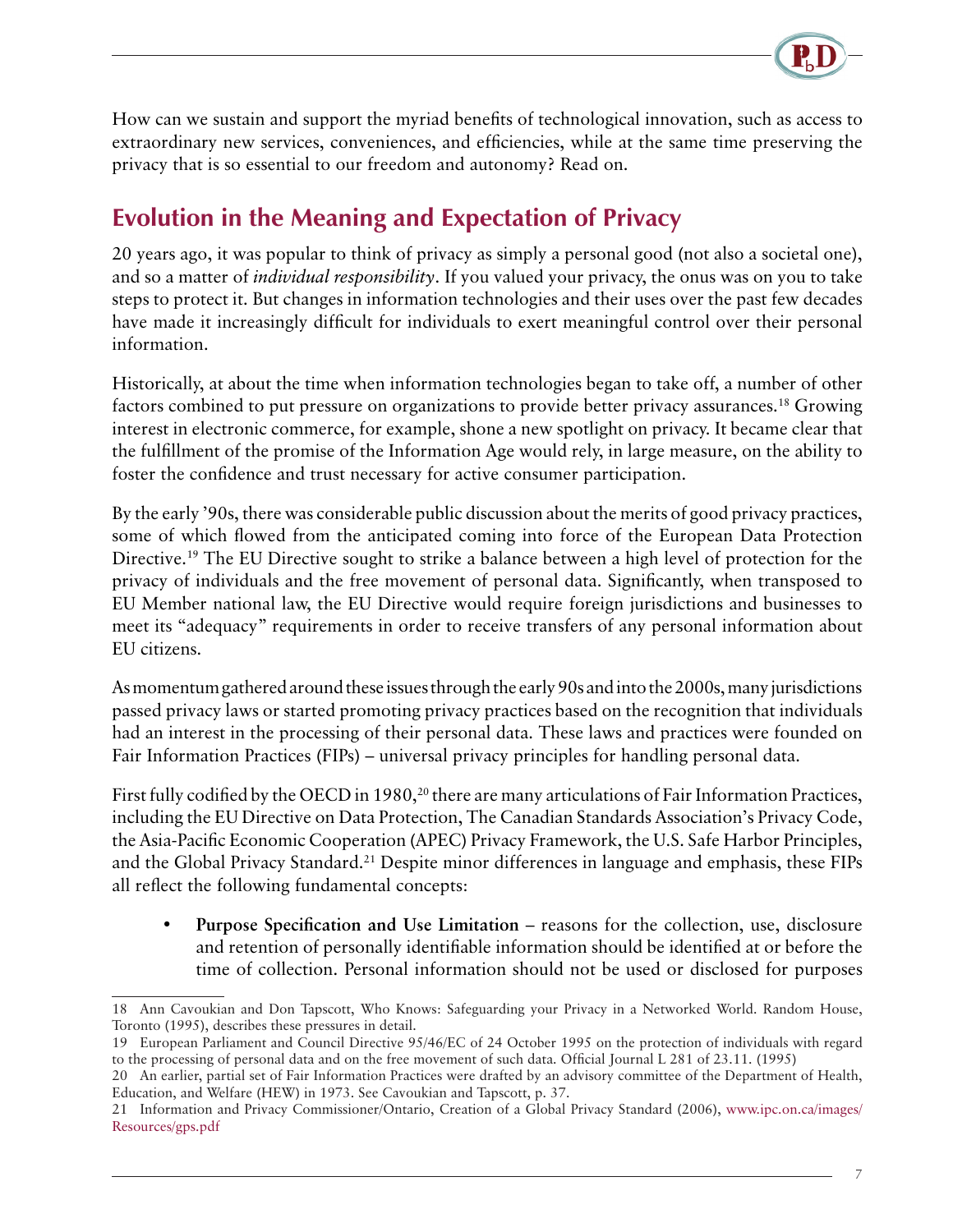other than those for which it was collected, except with the consent of the individual or as authorized by law;

- **User Participation and Transparency** individuals should be empowered to play a participatory role in the lifecycle of their own personal data and should be made aware of the practices associated with its use and disclosure; and
- **Strong security** the confidentiality, integrity and availability of personal data should be safeguarded, as appropriate to the sensitivity of the information.

Fair Information Practices have been essential in providing a starting point for responsible data management practices. But many organizations have described them as regulatory burdens, and approach compliance with them as necessarily stifling innovation and impairing a free competitive marketplace. Viewed from such a zero-sum perspective, where the task is seen as a "balancing" act of competing business and privacy requirements, either privacy or functionality loses out.

However, the zero-sum/balancing perspective that such organizations operate under is sadly misguided. As Julian Sanchez argues in a 2011 blog posting, balance metaphors ultimately lock both sides into unwinnable arguments about the relative merits of "competing" values. They assume that the two interests being balanced are always in conflict, and that an increase in one necessarily translates into a decrease in the other. More privacy equals less security; more security equals less privacy.<sup>22</sup> This certainly need not be the case, and approaching the issue from this angle tends to prevent one from engaging creatively in achieving substantial success for *both privacy* **and** innovation.23

Moreover, the balancing perspective has stimulated an overemphasis on notice and consent as the primary vehicle for addressing issues related to the management of personal information, diluting the true privacy potential of FIPs. As the U.S. Department of Commerce notes, "Under the current notice-and choice model, consumers' privacy rights depend on their ability to understand and act on each individual company's privacy policy. These documents "are generally written in legalese that is unintelligible to the average consumer." As a result of the number and complexity of such notices, this situation is "typically overwhelming to the average consumer." The result… is a lack of transparency into actual privacy practices and a diminished ability of consumers to make informed choices."24

Increasingly, organizations that have anchored their privacy program in legalistic interpretations of FIPs, focusing on consumer consent as the foundation of their approach, are finding themselves at odds with consumer *expectations* about how personal information is to be handled. These organizations have approached privacy as a compliance issue. But, in fact, privacy is becoming a business issue, and its protection is becoming an important aspect of an organization's ability to inspire and maintain consumer confidence, trust, and loyalty.

<sup>22</sup> Julian Sanchez, [www.juliansanchez.com](http://www.juliansanchez.com) (blog posting February 4, 2011), based on Orin Kerr's An Equilibrium-Adjustment Theory of the Fourth Amendment. Harvard Law Review, Vol. 125 (forthcoming) [http://papers.ssrn.com/sol3/](http://papers.ssrn.com/sol3/papers.cfm?abstract_id=1748222) [papers.cfm?abstract\\_id=1748222](http://papers.ssrn.com/sol3/papers.cfm?abstract_id=1748222).

<sup>23</sup> Indeed, the balance metaphor is coming under growing criticism. See, for example, Daniel J. Solove, Nothing to Hide: The False Tradeoff Between Privacy and Security. Yale University Press (2011).

<sup>24</sup> Department of Commerce (Internet Policy Task Force), Green Paper: Commercial Data Privacy and Innovation in the Internet Economy: A Dynamic Policy Framework. (Dec. 2010), p 31-32. [http://www.commerce.gov/sites/default/files/](http://www.commerce.gov/sites/default/files/documents/2010/december/iptf-privacy-green-paper.pdf  ) [documents/2010/december/iptf-privacy-green-paper.pdf](http://www.commerce.gov/sites/default/files/documents/2010/december/iptf-privacy-green-paper.pdf  )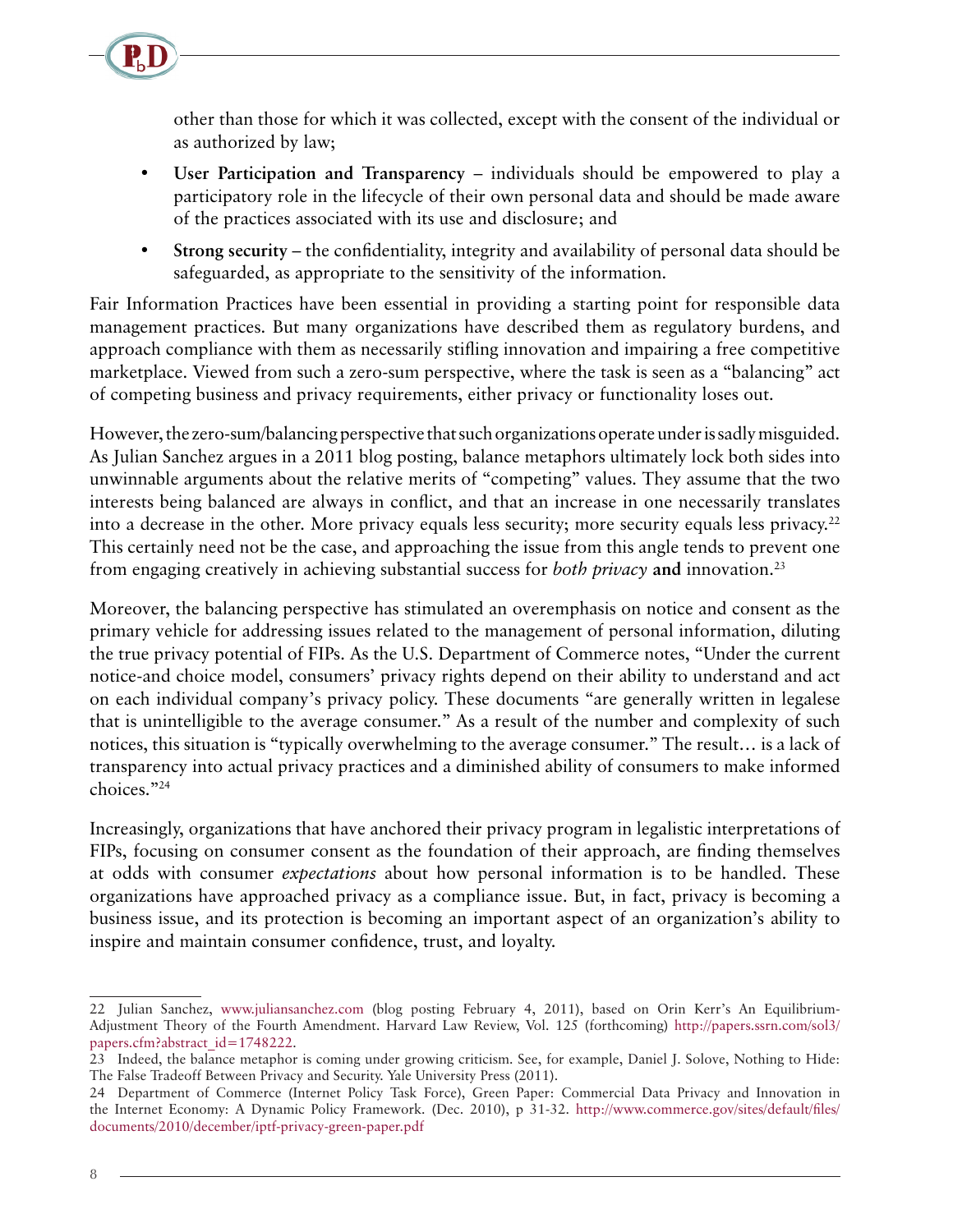

This emerging reality is apparent in a forthcoming paper by Kenneth A. Bamberger and Deirdre K. Mulligan, which presents findings from the first study of corporate privacy management in 15 years, involving qualitative interviews with leading Chief Privacy Officers.<sup>25</sup> The authors note that "between 1995 and 2010, corporate privacy management in the United States has undergone a profound transformation."26 Thousands of companies have created Chief Privacy Officer (CPO) positions, and these CPOs report a profound shift in the definition of privacy and its treatment over that period. "Privacy, in respondents' language, has evolved over the last several years to be defined in large part by respect for what consumers expect regarding the treatment of their personal sphere."<sup>27</sup>

Their findings suggest that, in the corporate context, the meaning of true privacy increasingly depends on "the beliefs and assumptions of consumers as to the appropriate treatment of individual information and personal identity – expectations that evolve constantly and change by context. The success of privacy protection, then, [must] be measured not by the vindication of notice and consent rights, but in the actual prevention of substantive harms, such as preventing data breaches, or treating information in a way that protects the "trust" of those whose information is at stake."28 Enter *Privacy by Design*, who's raison d'etre is to prevent the harm from arising.

No less critically, industry leaders are beginning to realize that effective privacy programs are an essential component of creating and sustaining trusting, long-term relationships with existing customers, while forming the basis for attracting opportunity in the form of new ones. This realization is fostering a perspective on privacy that is expansively consumer-driven, rather than narrowly legalistic.

At the same time, industry is being confronted with mounting evidence that privacy breaches can have profound and long-term negative consequences, including financial ones, not only for individuals but also for organizations.<sup>29</sup> Forward-thinking organizations are thus becoming highly motivated to take privacy seriously as part of their risk management activities. In this environment, adherence to FIPs is a necessary, but not sufficient, condition. As one Chief Privacy Officer has said, "The end objective in my mind is always what's the right thing to do to maintain the company's trusted relationship with our employees, with our clients, with any constituency in society that has a relationship to us."30

<sup>25</sup> Kenneth A. Bamberger & Deirdre K. Mulligan, Privacy on the Books and on the Ground – Draft. [http://ssrn.com/abstract=](http://ssrn.com/abstract= 1568385) [1568385](http://ssrn.com/abstract= 1568385). To be published in Stanford Law Review, vol. 63 (2011).

<sup>26</sup> Bamberger & Mulligan, p. 105.

<sup>27</sup> *Ibid*, p. 105.

<sup>28</sup> *Ibid*, p. 105-6.

<sup>29</sup> There are countless examples of this. See, for example, Sara Schmidt, 'BreachFest' may sound funny, but expert says digital security has been a concern for years. Postmedia News. (June 6, 2011) [www.canada.com](http://www.canada.com). Sony experienced several breaches in 2011; costs related to those breaches are estimated at \$173 million (U.S.) -- an 18% reduction out of their bottom line. Michael Lewis, Honda hacked as Sony reels. Toronto Star. (May 27, 2011).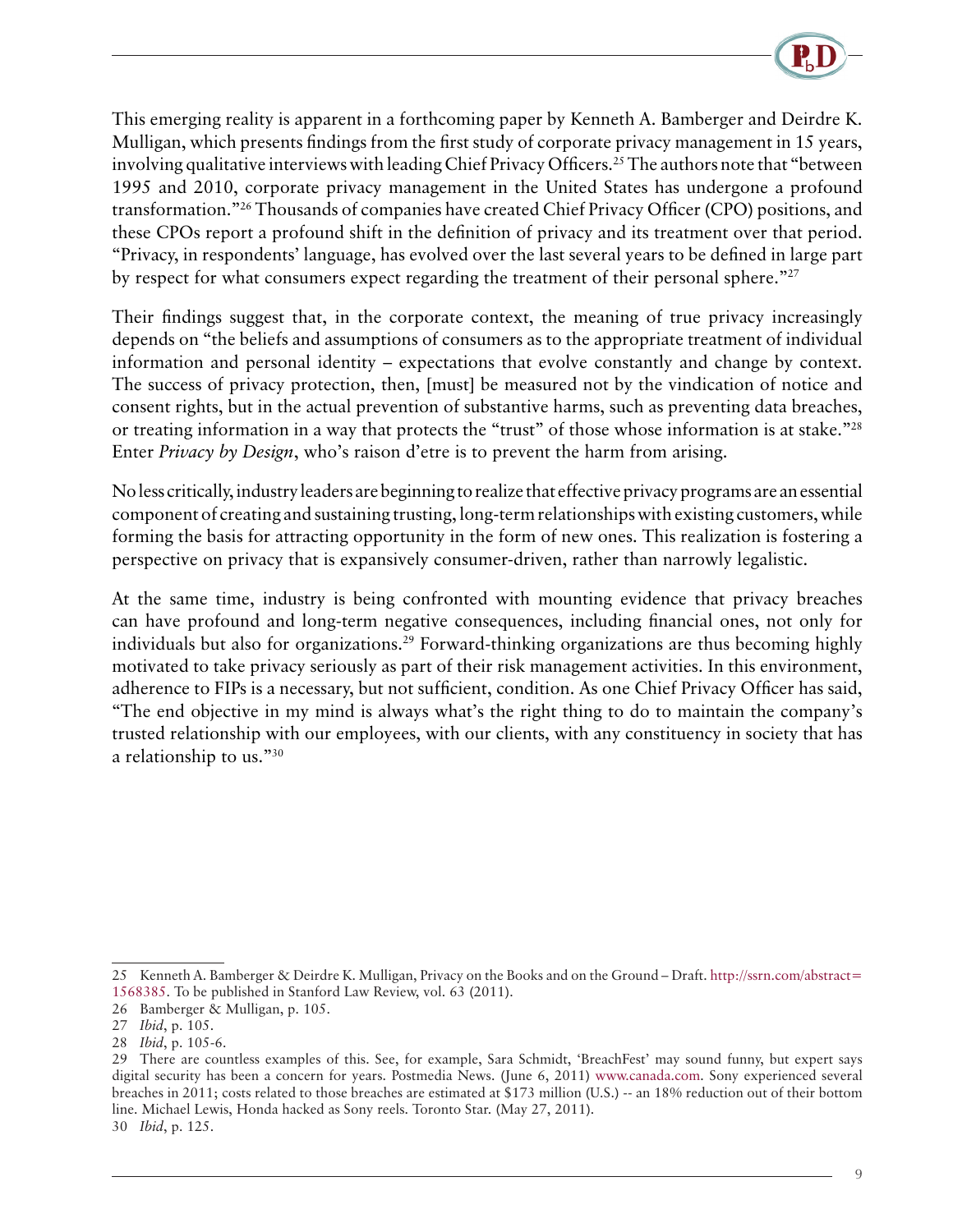<span id="page-12-0"></span>

### *Privacy by Design:* **The Next Generation of Privacy Protection**

As our technological reality evolves, with our experience and expectations of privacy evolving alongside it, the strategies that we pursue in order to secure the privacy that is so fundamental to our freedom and autonomy must also evolve.

FIPs continue to provide an important anchor, but we must go further to achieve the meaningful privacy objectives that underlie them. Just as FIPs evolved to protect against the early impacts of the growth of information technologies 30 years ago, new privacy protections, perhaps articulated in new ways, are now needed to respond to today's emerging reality.

The current challenges to privacy are driven by the synergy between the fundamentally positive forces of innovation, competition, and the worldwide adoption of new information technologies. The solution, therefore, must be woven or baked in to these synergetic forces. Privacy must become the default mode of design and operation.

This is precisely the aim of *Privacy by Design* (*PbD*) – the philosophy and methodology of embedding privacy into the design specifications of information technologies, business practices, and networked infrastructures as a core functionality. *Privacy by Design* means building in privacy right up front, directly into the design specifications and architecture of new systems and processes.

*Privacy by Design* is based on 7 Foundational Principles (see Appendix A). While these principles grow out of FIPs, they go much farther, emphasizing respect for user privacy and the need to embed privacy as the default while preserving a commitment to full functionality in a win-win, positive-sum approach. As such, it encourages a focus not on mere technical compliance, but rather on approaching privacy holistically, as a design feature of an entire organization's activities and processes. Indeed, in the words of Peter Schaar, German Data Protection Commissioner, "*PbD* should not be limited to developing clever technical solutions and incorporating them into systems. It is equally important to examine very early in the planning process whether and how to limit the amount of personal data to the absolute minimum necessary. The tendency to reproduce increasingly complicated bureaucratic systems in information technology can be seen in other IT processes and can lead to major problems for data protection. This risk exists even when great efforts are made to ensure data protection [security] and prevent data misuse."<sup>31</sup>

*PbD* embeds respect for privacy deeply and meaningfully across the organization, supporting achievement of a much higher privacy standard than implementation of FIPs has generally provided to date.

This aligns *PbD* with the reality that the demands of the marketplace are transforming consumer privacy from a policy or compliance issue into a business issue. Getting privacy right is becoming increasingly critical to achieving success in the new economy. In this environment, *PbD* offers a principled, flexible, and technology-neutral vehicle for engaging with privacy issues, and for resolving them in ways that support multiple outcomes in a positive-sum, win-win scenario.

<sup>31</sup> Peter Schaar, Privacy by Design. [Privacy by Design Issue of Identity in the Information Society](http://www.springerlink.com/content/1876-0678/) Volume 3, Number 2, (August 2010). p 273.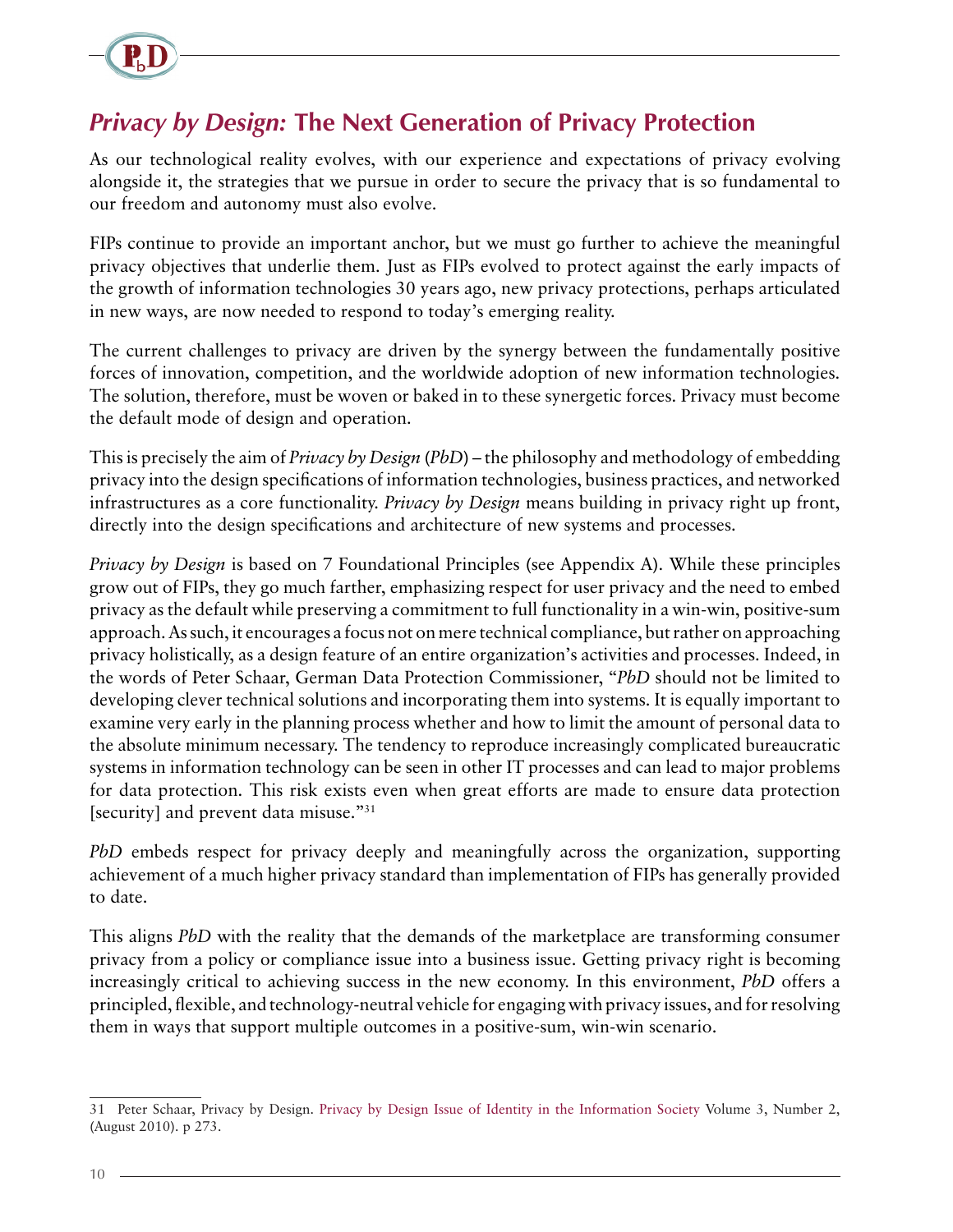

<span id="page-13-0"></span>This approach is a significant break from traditional ones, which have tended to posit privacy as either an impediment to business development and innovation or, at best, an afterthought. Instead, *PbD* invites organizations to weave privacy creatively into business practices, technologies, and networked infrastructures, in such a way that it becomes part of how the organization operates.

In support of this ambitious agenda, *PbD* is necessarily flexible. There is no single way to rollout *Privacy by Design*. Rather than being prescriptive about outcomes, it encourages organizations to adopt a principled approach to decision-making, and to overall process and system design. Thus the process and outcome may be different in each organization that undertakes to implement it. Context is key – it matters enormously. The common thread, however, is that the outcome will be win-win – i.e. respectful of consumer privacy while achieving full functionality.

This recognizes and supports – in a way that FIPs alone do not seem to have been able to – the organization's own interest in leveraging privacy as an opportunity, rather than submitting to it as a burden. Approached from the perspective of an opportunity to innovate, privacy programs can have myriad benefits, including:

- Improved customer confidence, trust, and loyalty;
- Efficiencies and risk reduction flowing from handling only the personal information that is necessary to the business process;
- Competitive advantage in the marketplace;
- Cost savings as a result of building privacy in up front rather than having to bolt it on, after the fact;<sup>32</sup> and
- Significant reduction of exposure to liability associated with privacy breaches.

This is true regardless of whether the organization is operating in a regulated or unregulated environment with respect to privacy, or whether the applicable regulatory framework includes specifically. No matter what the requirements, *PbD* will help organizations to meet and exceed them by fostering responsible privacy practices throughout the organization, at every level.

### **A Positive Approach to Privacy: Implications for Regulators and Policy-makers**

As a framework for effective privacy protection, *PbD*'s focus goes beyond strict technical compliance, encouraging organizations instead to use *PbD* to both drive and demonstrate their commitment to privacy. In much the same way that car manufacturers are beginning to seize upon emission standards as an opportunity to do more to position themselves as supporting a green future, organizations that handle personal information can leverage *PbD* to spur value-added innovation in the privacy arena.

As outlined above, rather than focusing solely on outcomes, *PbD* is also concerned with processes. For regulators and policy-makers, *PbD* invites a shift in how the privacy issue is approached. As Lawrence Lessig has said, "It may well be difficult for the government to regulate behavior directly,

<sup>32</sup> Doug Westlund, CEO of N-Dimension Solutions, has said that "... building privacy and security functions into a Smart Grid system after it has been built costs 3 to 5 times as much."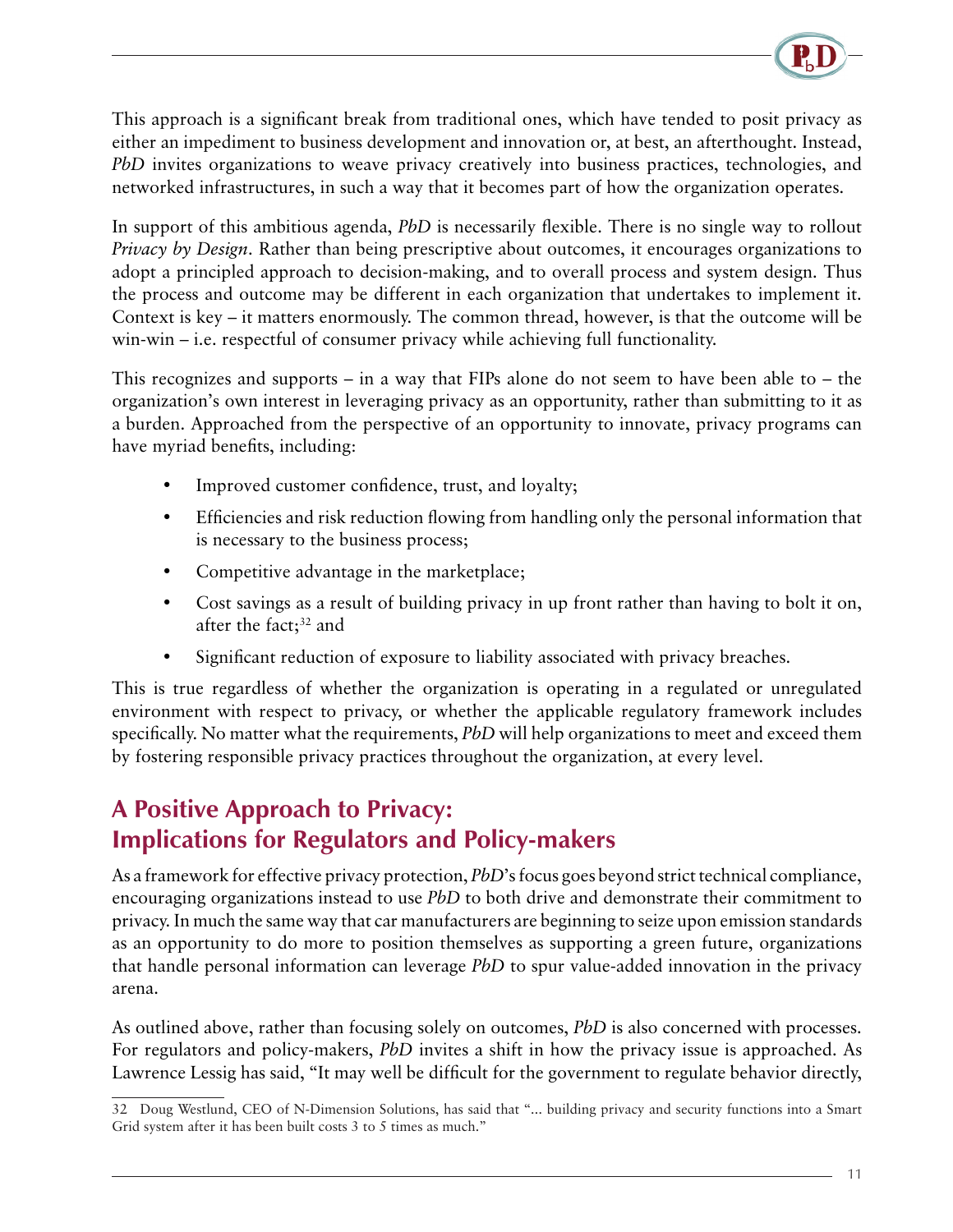

given the architecture of the Internet as it is. But that doesn't mean it is difficult for the government to regulate the architecture of the Internet as it is."33

Incorporating *PbD* in policy, law, and practice translates into taking an approach to privacy that is both broader, and yet more flexible than traditional ones. It means requiring that privacy be woven into business processes in much the same way that other core societal values such as fairness, transparency, and proportionality, are. It means getting at privacy at a much deeper level – at the actual level of code, default settings, and operating systems – than ever before.

In the words of Professor Lessig:

"For citizens of cyberspace, . . . code . . . is becoming a crucial focus of political contest. Who shall write that software that increasingly structures our daily lives? As the world is now, code writers are increasingly lawmakers. They determine what the defaults of the Internet will be; whether privacy will be protected; the degree to which anonymity will be allowed; the extent to which access will be guaranteed. They are the ones who set its nature. Their decisions, now made in the interstices of how the Net is coded, define what the Net is."34

Approaching privacy from the level of code is a significant shift from traditional ways of thinking about data protection. So just as *PbD* represents a shift in the way that organizations must think about privacy – moving from a reactive model to a proactive one – enshrining *PbD* into regulatory instruments, voluntary codes, and best practices, requires a shift in how law and policy makers approach rule-making in this area. *PbD* represents the new generation of privacy protection – it invites the development of innovative approaches to promoting and enshrining privacy in various instruments.

In the next section, we take these themes further and examine specific approaches to incorporating *Privacy by Design* into policy, practice, and regulation.

<sup>33</sup> Lawrence Lessig, Code 2.0.<http://codev2.cc/download+remix/Lessig-Codev2.pdf> p. 61

<sup>34</sup> Ibid, p. 79.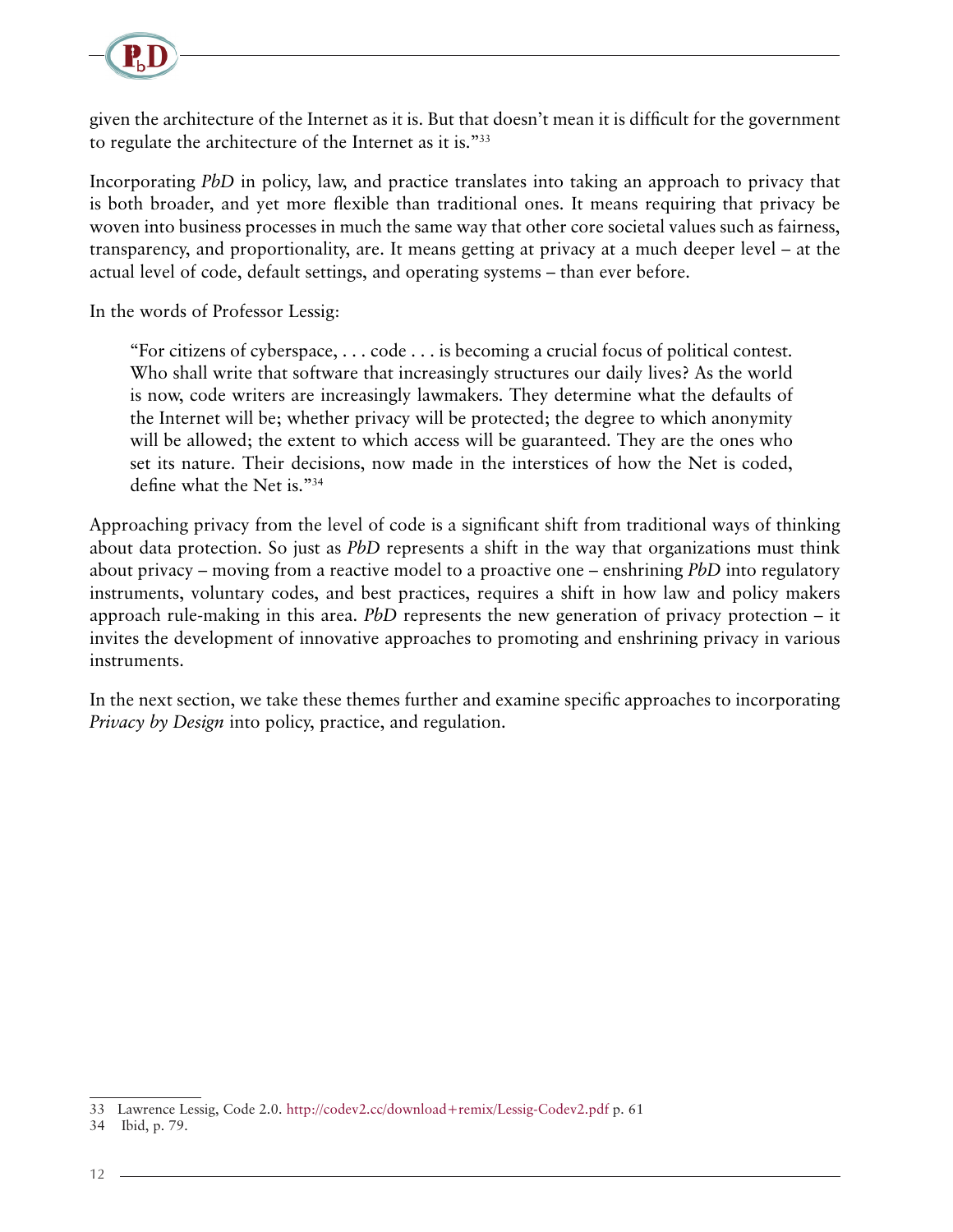

# <span id="page-15-0"></span>**Approaches to Incorporating** *Privacy by Design*

With momentum growing behind enshrining the 7 Foundational Principles of *PbD* in privacy policies and frameworks around the world, the time is ripe for regulators, policy-makers, and industry leaders to open a dialogue about the range of instruments that *PbD* lends itself to, and how *PbD* may be incorporated, in ways that preserve its flexible, positive-sum characteristics.

Instructions embedded into software and hardware make cyberspace what it is – they are its architecture.35 *PbD* offers a framework for influencing, shaping, and regulating this architecture in ways that recognize multiple legitimate functionalities, including privacy among them.

As Lawrence Lessig argues, multiple constraints can impact how something is regulated, including the law, social norms, the market, and architecture.<sup>36</sup> All of these are relevant, and operate in interrelated ways, in the context of privacy. For our purposes here, however, the focus is on law, and how law can be applied to influence architecture.

Initial considerations for decision-makers may be location and scope. Where and how should *PbD* be incorporated? Should it be implemented on a sector-by-sector basis or more broadly, throughout the business-consumer information ecosystem? Should it, for example, be a legislated requirement, a safe habor-type opportunity, or an instrument that individual organizations within the business community may choose to adopt?

Each approach will produce a different outcome. Adoption of *PbD* by individual organizations, for example, is useful in building business and competitive advantages for that organization. It may not, however, be sufficient for creating widespread consumer confidence in an industry or in a business, generally.

Sector-specific approaches, by contrast, can to help create trust and confidence in a particular industry, and shape the future direction of development in a way that aligns with consumer values around privacy. When *PbD* is applied across the whole business-consumer information ecosystem, it can create the foundation for widespread consumer confidence and trust, and spur innovation across all sectors of the economy. In addition, applying it remedially, for example through enforcement orders, may also be appropriate in certain circumstances.

Regulators and policy-makers must have a clear sense of their objectives in promoting *Privacy by Design* when considering the wide range of regulatory-related tools available, and the ways in which these tools can be usefully combined. Knowing that there are a range of soft and hard law techniques available, decision-makers can develop and apply governance models to "exploit market, corporate, and advocacy capacity to develop collective understanding of risk, and solutions to [present] and future privacy problems."37

The chart below summarizes a particular way of looking at the range of available instruments for encouraging the operationalization of the 7 Foundational Principles of *Privacy by Design*.

<sup>35</sup> Lessig, p 121. Lessig provides many examples of how law can change the regulation of architecture, including the impact of the *American with Disabilities Act*, and car safety standards. See Chapter 7.

<sup>36</sup> Ibid, p 123.

<sup>37</sup> Bamberger, p 168.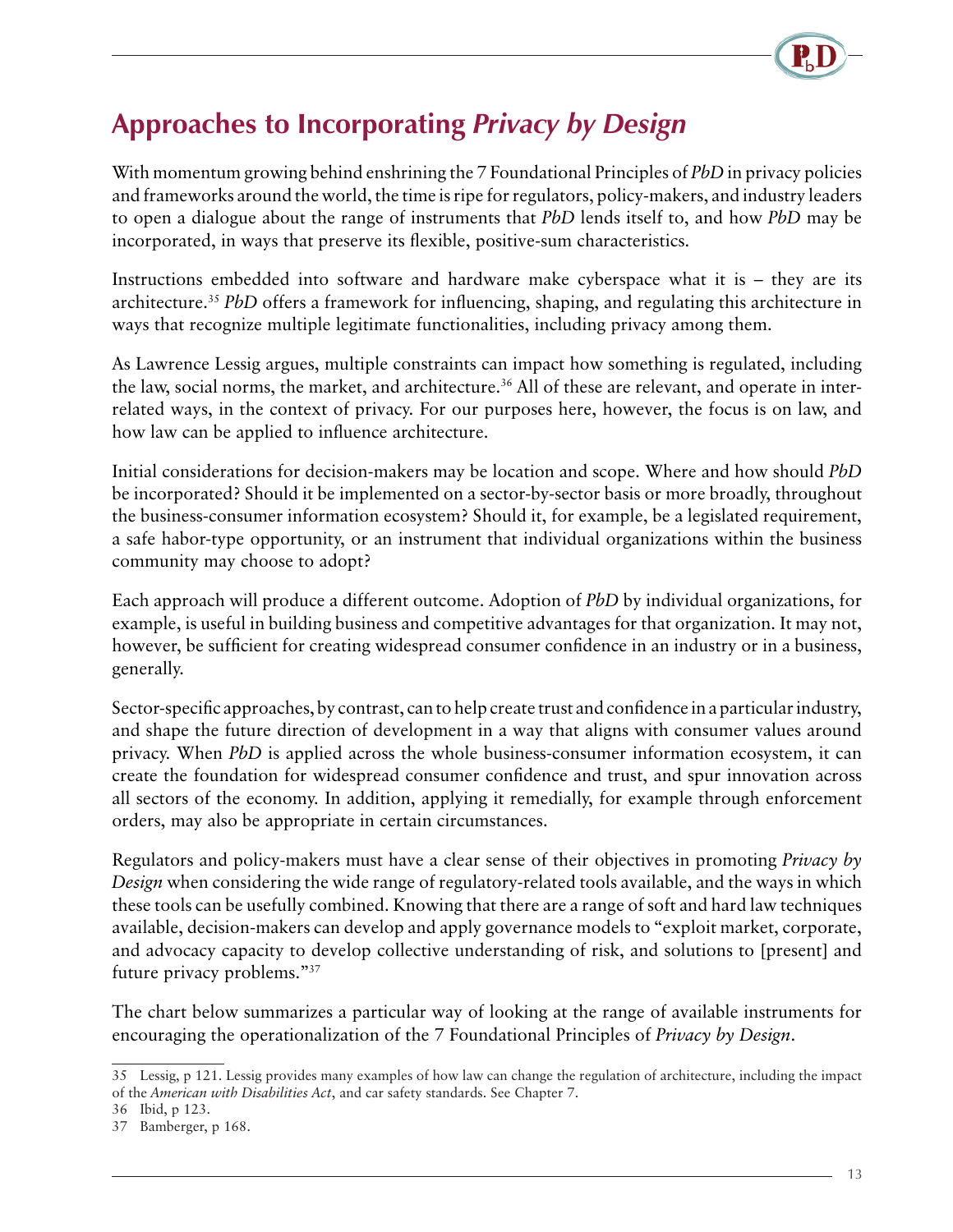<span id="page-16-0"></span>

These instruments and approaches are not mutually exclusive. They may – and sometimes must – be used in combination. But we consider them separately below in order to tease out the important differences between them.



### **Organizational Approaches to** *PbD*

Adoption of *PbD* by an individual organization is very useful in building business and competitive advantages for that organization. It can also form an important part of an organization's privacy program in regulated or self-regulated environments.

Optimally, *PbD* should not be implemented on a piecemeal, project-by-project basis, but rather, across the entire organization. In practice, of course, privacy innovation may initially occur on a project basis, driven from the bottom up. The danger of such an approach in the long term, however, is that while a specific process or project may be privacy-protective, the entire organization may not be, which leads to spotty and, ultimately, unsatisfactory implementation of privacy, from a consumer perspective.

Project-by-project implementation of *PbD* should not, therefore, be considered other than as an interim step in the full rollout of *PbD*. In a full rollout, *PbD* should be applied across the board to IT systems, accountable business practices, physical design and networked infrastructure, touching every aspect of an organization.

Experience suggests that the successful implementation of *PbD* requires executive-level commitment to fostering the growth of a *Culture of Privacy*, which then enables sustained collective action by providing people with a similarity of approach, outlook and priorities. This leads privacy to be woven into the fabric of day-to-day operations of the organization, at all levels. Further, executives have an essential role to play in interpreting and implementing *Privacy by Design*'s flexible principles, in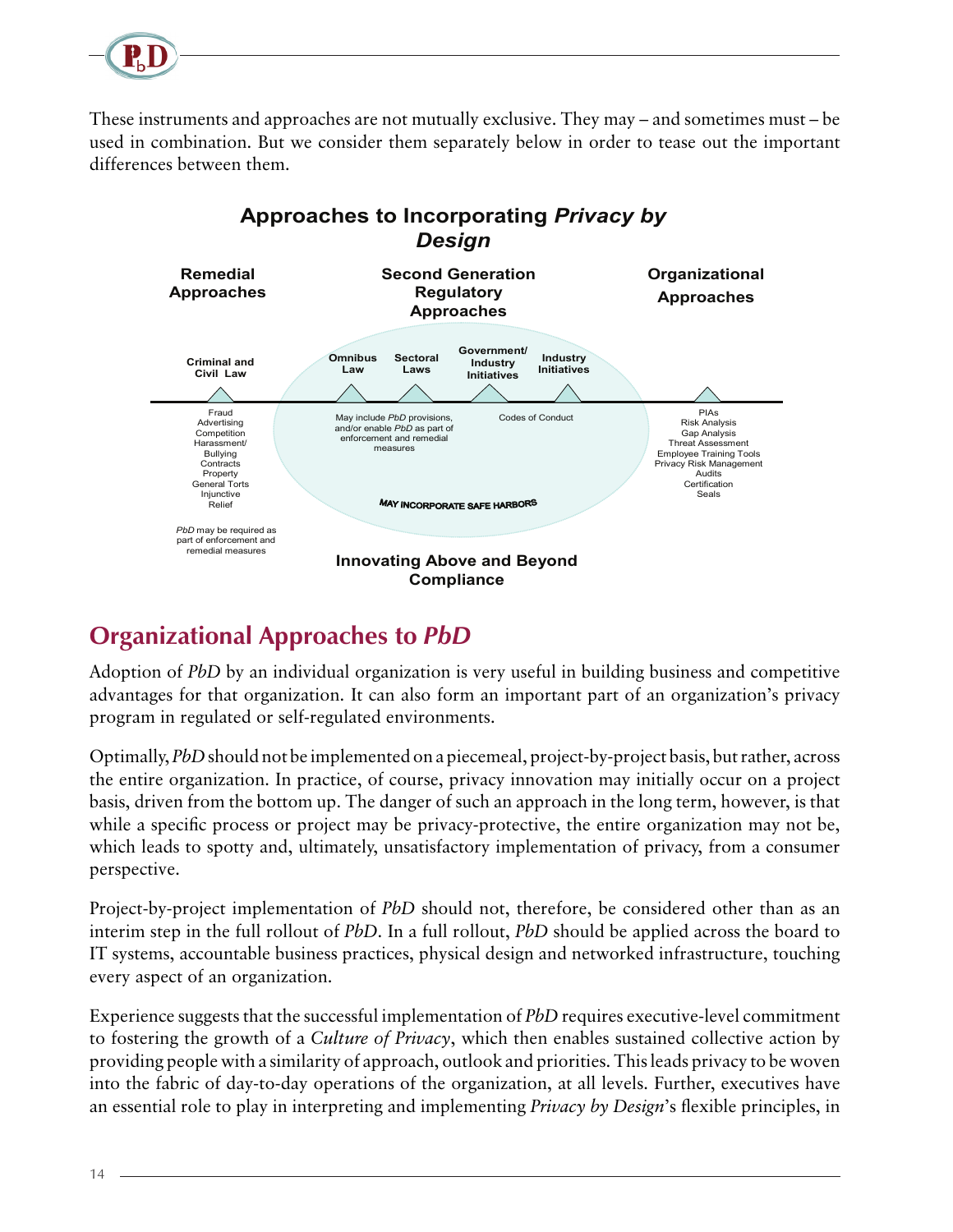

<span id="page-17-0"></span>ways that resonate with the organization's management structures and processes, as well as their understanding of customer and stakeholder expectations of privacy within their own particular industry. Using *PbD* as a framework, the organization can think critically about how to develop doubly-enabling, win-win solutions that are applicable and appropriate given the size and nature of the organization, the personal information it manages, and the range of risks, opportunities, and solutions available.

In applying *PbD* at the organizational level, organizations may choose to leverage any number of tools, including Privacy Impact Assessments (PIAs), risk management processes, and external validation programs involving privacy audits, seals and/or certifications.

#### *Privacy Impact Assessments (PIAs)*

A PIA is one of many tools used to help organizations ensure that the choices made in the design of a system or process meet the privacy needs of that system, typically by way of a directed set of questions, based on privacy requirements.38 It can be an excellent entry point for applying the principles of *Privacy by Design*.

In some circumstances, a PIA may be conducted alongside a threat/risk assessment, which is one of the inputs into assessing the overall privacy landscape.

A PIA has at least two roles: one is assisting in privacy compliance, but the other, which has greater meaning for participants not directly responsible for privacy, is building and communicating the information governance and risk management program of the company, including the *PbD* principles. This helps employees at all levels of the organization to better understand the value of the review, its relevance to their job function, and the role it plays in adding value to the organization.

PIAs are already in use in many jurisdictions and different organizational environments, in both the public and private sectors. Recently, for example, the European Commission recommended the use of privacy risk assessments in connection with RFID tags.39

With the exception of the *PbD*-PIA currently in development,<sup>40</sup> PIAs are not generally grounded in the 7 Foundational Principles of *Privacy by Design*. Further work in this area is needed.

<sup>38</sup> See, for example, Information and Privacy Commissioner/Ontario, The Privacy Diagnostic Tool (PDT) Workbook (Aug 2001), and The New Federated Privacy Impact Assessment (F-PIA): Building Privacy and Trust-enabled Federation (Feb 2009), [www.ipc.on.ca.](file://IPC-SRV-FS01/DOC/Publish/Comm/ENGLISH/papers/www.ipc.on.ca)

<sup>39</sup> European Commission, Commission Recommendation of 12.5.2009 on the Implementation of Privacy and Data Protection Principles in Applications Supported by Radio-Frequency Identification. SEC(2009) 585, SEC(2009) 586, p. 6. [http://ec.europa.eu/information\\_society/policy/rfid/documents/recommendationonrfid2009.pdf\)](http://ec.europa.eu/information_society/policy/rfid/documents/recommendationonrfid2009.pdf).

<sup>40</sup> Consistent with the PbD Principles, the forthcoming PbD-PIA will analyze an organization's privacy posture beyond what is required for compliance with laws and regulations. For example, the PbD-PIA will include a comprehensive assessment of the governance of, and accountability for, personal or personal health information collected, used, disclosed, retained and shared, as the case may be. See [www.privacybydesign.ca](http://www.privacybydesign.ca).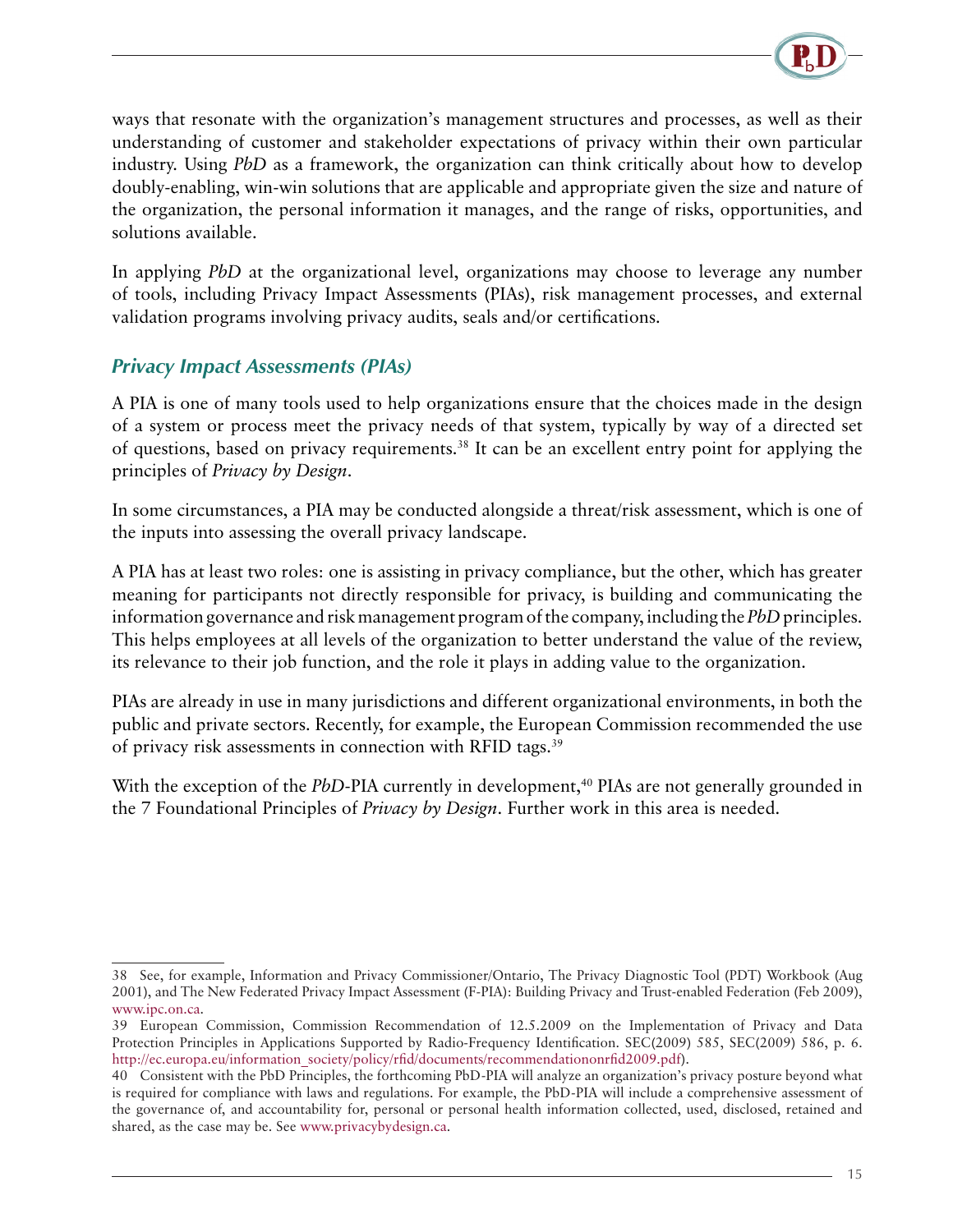<span id="page-18-0"></span>

#### *Privacy Risk Management*

Like other business risks, those related to the protection of personal information benefit from the scrutiny of a formal risk management discipline.

Privacy, and the 7 Foundational Principles of *Privacy by Design*, may be productively incorporated into risk management processes and tools, resulting in the blended discipline of Privacy Risk Management (PRM). Successful PRM depends upon an organization's approach to both the privacy and risk management disciplines.

Organizations with moderate to advanced privacy and risk management capabilities are poised to begin to practice Privacy Risk Management. By embedding privacy into their existing risk management framework, they will be able to manage risks associated with the protection of personal information, in much the same way as any other business risk. Utilizing PRM, performance and value will be enhanced through the execution of proactive processes, rather than ad hoc efforts.

There is a role in PRM for Privacy Risk Management Practitioners. These are much more than simply "Process Custodians." They are also "Agents of Change" – advancing the banner of privacy within an organization, in general, and the risk management function, in particular. While they are critical in ensuring efficient PRM operations, the role itself is one that can be fulfilled by management associated with any of several different functions, depending on the organizational structure. To be truly successful, however, they will require executive visibility and support.

#### *Audits, Seals, and Certification Programs*

External validation of an organization's privacy practices can help to ensure the rigor of those practices, identify and address the gaps, help prioritize resources, and contribute to consumer confidence and trust. They can function as a useful source of transparency.

They can also, when appropriately designed, serve as a mechanism for assessing compliance with the principles of *Privacy by Design*, including the extent to which appropriate processes and tools are in place, and are being leveraged, to support a full-fledged organizational commitment to privacy.

When audits or audit-type processes are combined with a seal or certification program that uses a readily recognizable emblem, they can be especially effective in supporting consumer trust objectives.

There are already several privacy seal and certification programs in existence. In the American context, these include [TRUSTe,](http://www.truste.org) [WebTrust,](http://www.webtrust.net) and [BBBOnLine.](http://www.bbbonline.org) 41 Similar programs exist in other jurisdictions, including Europe's *Europrise* Privacy Seal and Japan's *PrivacyMark*.

Such programs could be expanded or modeled to include considerations linked to the 7 Foundational Principles of *PbD*.

<sup>41</sup> From the US Chamber of Commerce web site, [http://www.uschamber.com/issues/technology/online-privacy-seal](http://www.uschamber.com/issues/technology/online-privacy-seal-programs)[programs](http://www.uschamber.com/issues/technology/online-privacy-seal-programs)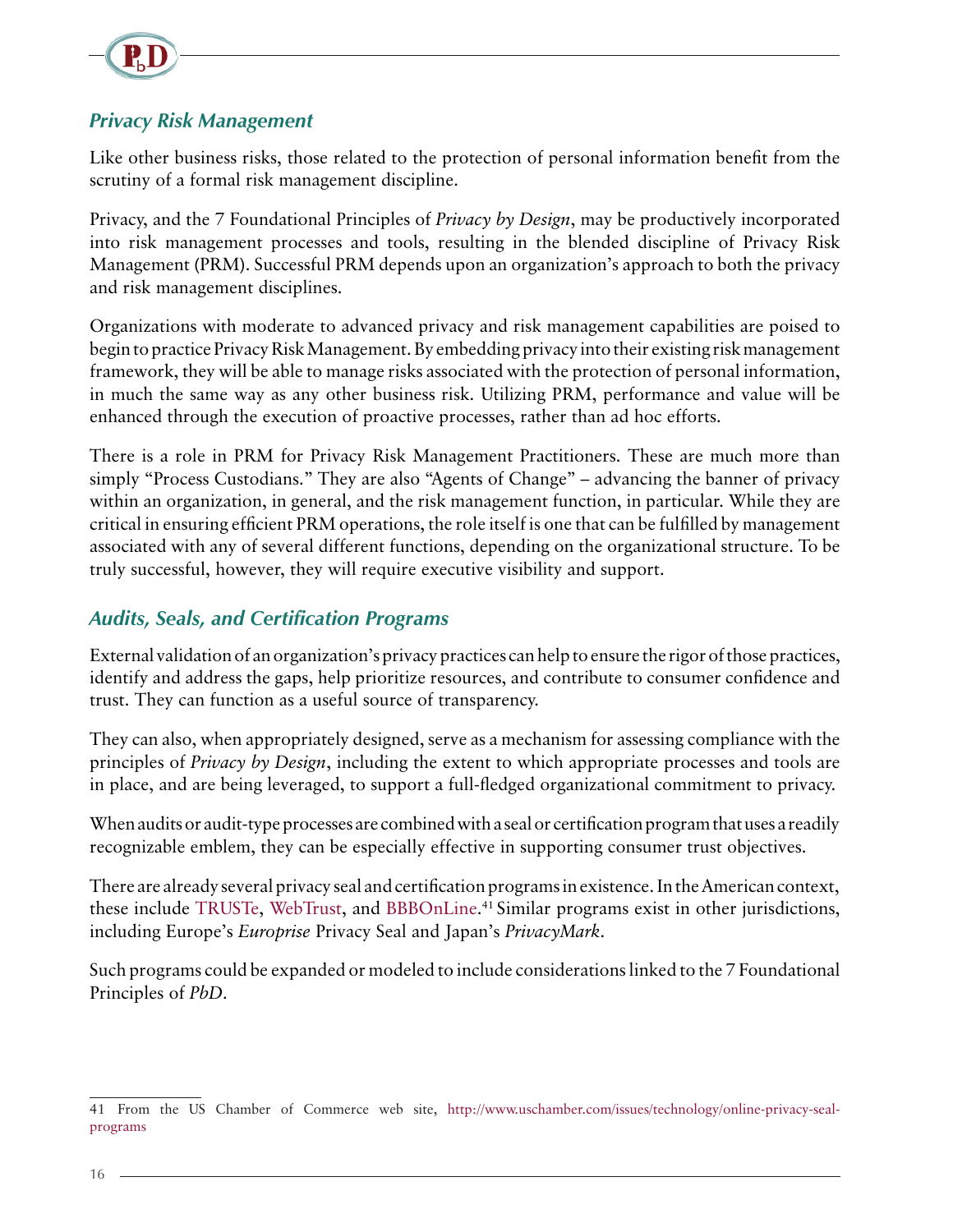

### <span id="page-19-0"></span>**Regulatory Approaches to** *PbD*

Regulatory approaches, for our purposes here, may include certain forms of self-regulation, sectoral privacy laws, omnibus privacy legislation, and, of course, privacy provisions contained in more general laws.

Regulatory approaches to *PbD* throw into sharp relief the ways in which *PbD* invites – and perhaps even requires – innovative new approaches to privacy rule-making. Demand for such innovation is already growing. The European Commission has begun to suggest, for example, that the first generation of privacy legislation, based on Fair Information Practices, has not provided enough guidance, or gone far enough to protect consumers.42 The Commission is calling for more innovation in the area of privacy regulation.

Scholar Dennis Hirsch suggests that there are valuable lessons to be gleaned for privacy regulators from looking at the history of environmental protection laws, which he characterizes as having been "at the epicenter of an intense and productive debate about the most effective way to regulate" for the past  $40$  years.<sup>43</sup>

Distinguishing between early "command-and-control" regulatory models, where regulators both commanded the level of required performance and controlled the means of achieving it, and "second generation" approaches, Hirsch points to the success of "[s]econd generation initiatives [that] encourage the regulated parties themselves to choose the means by which they will achieve environmental performance goals… This difference tends to make second generation strategies more cost-effective and adaptable than command-and-control rules."44

He suggests that second generation strategies are well suited to information economy industries, which experience rapid change, face stiff competition, and are based on innovation that has the potential to be socially beneficial.

Hirsch's approach is consistent with the findings of the excellent empirical work done by Bamberger and Mulligan, which suggest that, while the dominant theme in U.S. discussions of privacy has suggested a greater need for uniformity and specificity in privacy law, there are advantages offered by also governing privacy through a flexible, principled approach. "While bolstered procedural mechanisms for enhancing informational self-determination may be needed, pursuing that goal in a way that eclipses broader normatively-grounded protections, or constrains the regulatory flexibility that permits their evolution, may destroy important tools for overcoming corporate over-reaching, consumer manipulation, and the collection action problems raised by ceding privacy protection exclusively to the realm of individual choice."<sup>45</sup>

<sup>42</sup> European Commission, Communication from the Commission to the European Parliament, the Council, the Economic and Social Committee and the Committee of the Regions: A comprehensive approach on personal data protection in the European Union. (2010) [http://ec.europa.eu/justice/news/consulting\\_public/0006/com\\_2010\\_609\\_en.pdf](http://ec.europa.eu/justice/news/consulting_public/0006/com_2010_609_en.pdf)

<sup>43</sup> See Dennis D. Hirsch, Protecting the Inner Environment: What Privacy Regulation Can Learn From Environmental Law, 41 Georgia Law Review. 1, 8 (2006). [http://www.law.capital.edu/faculty/bios/Hirsch%20privacy%20article.pdf](http://www.law.capital.edu/faculty/bios/Hirsch privacy article.pdf), p. 8. This links in interesting ways to parallels drawn between privacy violations and pollution in Ann Cavoukian, A Discussion Paper on

Privacy Externalities, Security Breach Notification and the Role of Independent Oversight. (November 2009). [http://www.ipc.](http://www.ipc.on.ca/images/Resources/privacy_externalities.pdf) [on.ca/images/Resources/privacy\\_externalities.pdf](http://www.ipc.on.ca/images/Resources/privacy_externalities.pdf)

<sup>44</sup> Ibid

<sup>45</sup> Bamberger and Mulligan, p. 108.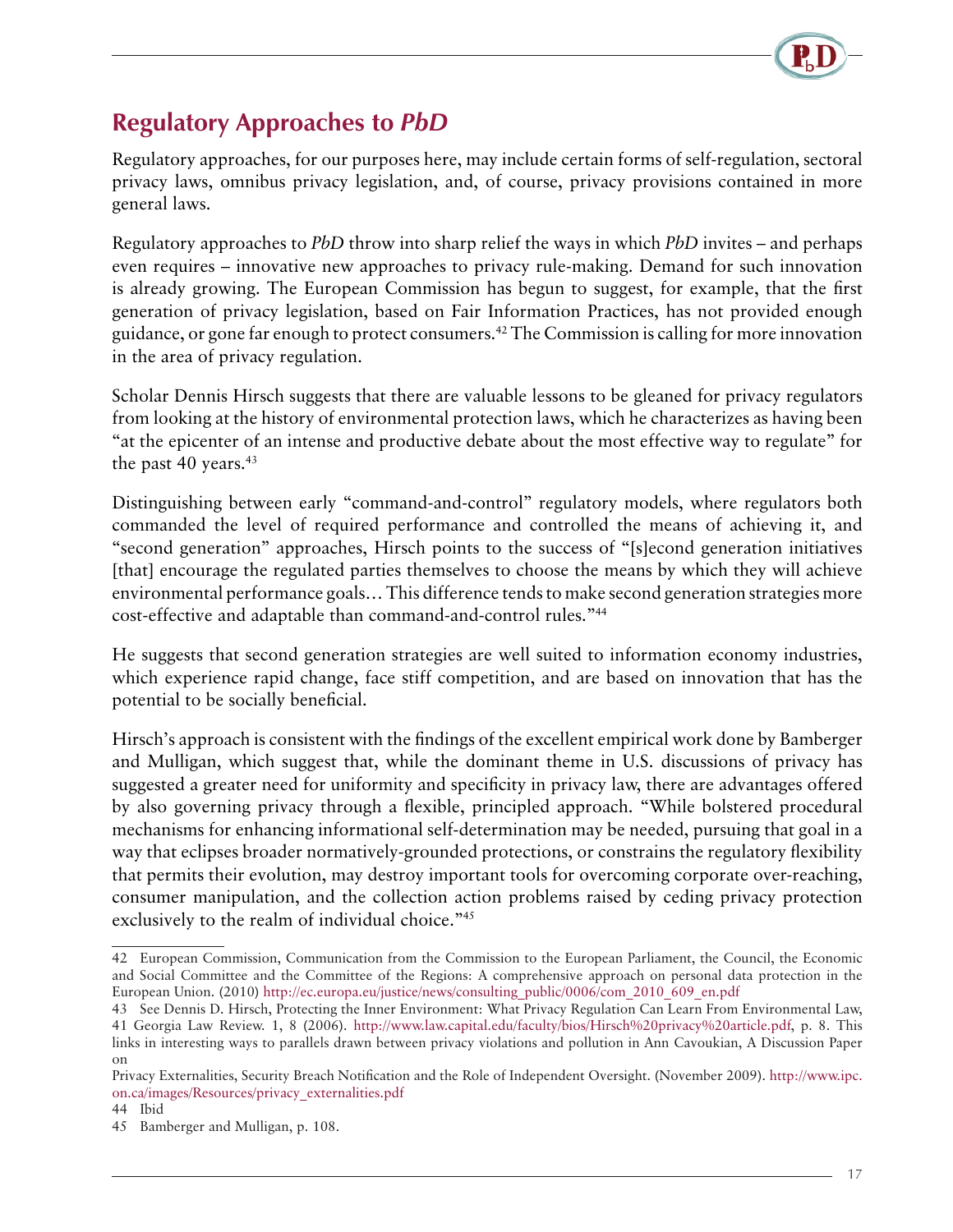

There is a sound basis for the view that *PbD* lends itself most readily to a flexible, innovation-driven "second generation" approach to regulation; an approach that requires and inspires a common principled commitment to protecting privacy without "imposing intrusive and costly regulation on the emerging business sectors of the information economy."46

In our view, the principles of *PbD*, which are described in accessible, non-legalistic language, could be used as the foundation for a second generation approach to privacy regulation. See Appendix B for an example of what such a legal framework could look like.

Precedent certainly exists for incorporating a set of flexible privacy principles into a legislative framework. In Canada, personal information is protected under the *Personal Information Protection and Electronic Documents Act* (*PIPEDA*), which applies to the personal information collected, used or disclosed by organizations engaged in commercial activities, from banks and retail outlets to airlines, communications companies and law firms.47 *PIPEDA* has been fully in force since 2004, and applies to big and small private enterprises across Canada, with the exception of those operating within British Columbia, Alberta and Quebec, where similar provincial statutes exist.<sup>48</sup>

In Canada, as elsewhere, private sector privacy regulation recognizes the dual purposes of protecting the individual's right to privacy on the one hand, and recognizing the commercial need for access to personal information on the other. *PIPEDA* furthers these two purposes by tying a set of flexible, technology-neutral privacy principles to a statutory framework of rules governing the collection, use, and disclosure of personal information.

Part I of the *Act* is drafted using a standard approach to legislation. Schedule I, however, was borrowed from the Canadian Standards Association's *Model Code for the Protection of Personal Information* (Q830), and so does not follow any legislative convention. To accomplish the dual purposes that animate *PIPEDA* and the privacy principles set out in its Schedule, Canada's Federal Court of Appeal has directed that the interpretation and application of this regulatory framework should be guided by "flexibility, common sense and pragmatism."49

Developing a *Privacy by Design* regulatory framework would also require an approach guided by "flexibility, common sense and pragmatism." Consider, for example, applying *Privacy by Design* requirements in the context of the Do Not Track discussion, where design solutions must respect the Privacy by Default principle and the Full Functionality – Positive-Sum principle:

#### *Scenario: Applying PbD to Do Not Track*

*Privacy by Design* rests on the 7 Foundational Principles, of which Privacy as the Default Setting is the second. Conceptually, this principle requires that personal data be automatically protected. Individuals should not be required to take additional steps to protect their privacy – it should be built into the system, ideally by default. Recently, questions have arisen as to how this principle might be applied in the context of "Do Not Track," which is inherently "opt-out."

<sup>46</sup> Hirsch, p. 9, 34-36

<sup>47</sup> Personal Information Protection and Electronic Documents Act, S.C. 2000, c. 5 (Can.), [http://www.canlii.org/en/ca/laws/](http://www.canlii.org/en/ca/laws/stat/sc-2000-c-5/latest/sc-2000-c-5.html) [stat/sc-2000-c-5/latest/sc-2000-c-5.html.](http://www.canlii.org/en/ca/laws/stat/sc-2000-c-5/latest/sc-2000-c-5.html)

<sup>48</sup> Office of the Privacy Commissioner of Canada, Your Guide to PIPEDA. [http://www.priv.gc.ca/information/02\\_05\\_d\\_08\\_e.](http://www.priv.gc.ca/information/02_05_d_08_e.cfm) [cfm](http://www.priv.gc.ca/information/02_05_d_08_e.cfm)

<sup>49</sup> Englander v. Telus Communications Inc., 2004 FCA 387, Locus Para. 38-46.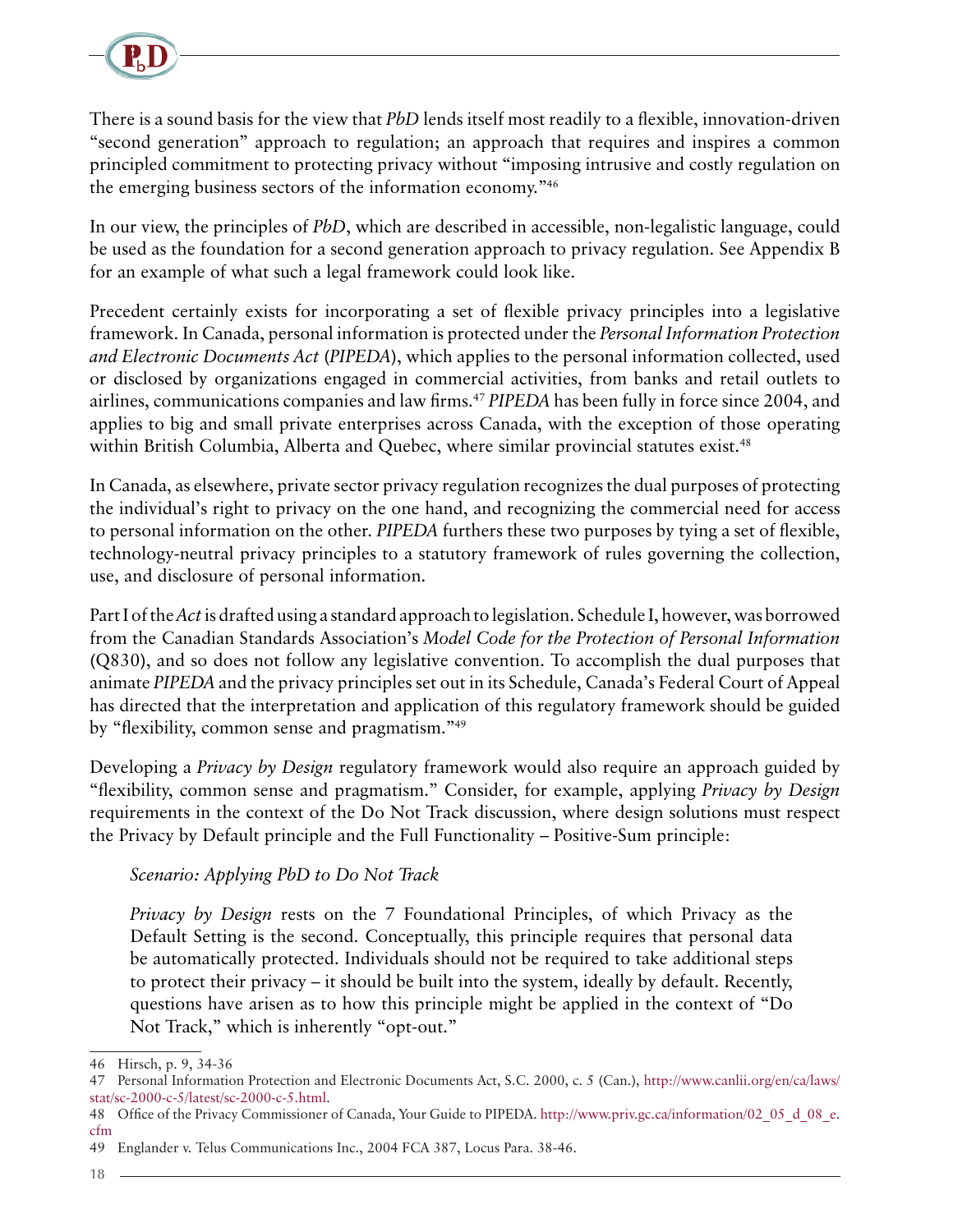<span id="page-21-0"></span>In *Privacy by Design*, Privacy as the Default is the ideal condition to strive for. However, currently, the industry standard of practice for online consumer marketing is opt-out. Privacy as the Default would require a shift to "opt-in." But an immediate shift to an opt-in model (which is the standard of practice for sensitive information, such as personal health information) could be both impractical and, perhaps, harmful to industry.

As one of the 7 Foundational Principles, Privacy as the Default must be read alongside the remaining principles. The fourth principle of Full Functionality (Positive-Sum, not Zero-Sum), requires that *PbD* achieve a doubly-enabling, "positive-sum" solution that provides a win-win result for both consumers and businesses – not one at the expense of the other.

Taking into account the context involved – and context is  $key - it$  is possible to develop a two-step process for achieving the spirit of Privacy as the Default in situations where the existing industry standard of practice presents a barrier to achieving the principle directly, right from the outset.

In limited circumstances, where the existing industry standard of practice is opt-out, this Two-Step process may be followed as an interim step towards achieving privacy as the default condition: $50$ 

- Step 1: Present a clear and "in process" option (i.e. in the course of normal use and operation) for the consumer to opt-out of subsequent online tracking and marketing communications.
- Step 2: Once an individual has chosen to "opt-out" of future tracking or receipt of marketing information, then their choice must remain persistent over time and be global in nature (with respect to that organization).

This two-step process achieves a defacto default condition, in a manner that recognizes legitimate business practices as reflected in industry standards, but is driven by the consumer, and is persistent in its effect – positive-sum, not zero-sum.

Maintaining flexibility with regard to how outcomes and objectives may be achieved is consistent with Hirsch's concept of "second generation" regulatory approaches, and may prove beneficial in promoting and animating meaningful privacy protections. *Privacy by Design*, with its emphasis on positive-sum outcomes, full lifecycle protection, and a flexible implementation model that leverages an organization's capacity to take the lead in identifying the most effective and dynamic way to implement *PbD* in the relevant context, has much to offer in the area of regulatory innovation.

#### *Safe Harbor Initiatives*

Regulators and policy-makers may also wish to consider the ways in which approaches to regulating *PbD* may include a possible role for safe harbor initiatives. A safe harbor is a provision of a statute

<sup>50</sup> Ann Cavoukian, Ph.D., Information and Privacy Commissioner/Ontario, "Do Not Track" Meets Privacy by Design: Announcing a New Two-Step Process for Getting to Privacy as the Default. (Jan. 27, 2011) [http://blogs.technet.com/b/](http://blogs.technet.com/b/microsoft_on_the_issues/archive/2011/01/27/do-not-track-meets-privacy-by-design-announcing-a-new-two-step-process-for-getting-to-privacy-as-the-default.aspx ) microsoft on the issues/archive/2011/01/27/do-not-track-meets-privacy-by-design-announcing-a-new-two-step-process-for[getting-to-privacy-as-the-default.aspx](http://blogs.technet.com/b/microsoft_on_the_issues/archive/2011/01/27/do-not-track-meets-privacy-by-design-announcing-a-new-two-step-process-for-getting-to-privacy-as-the-default.aspx )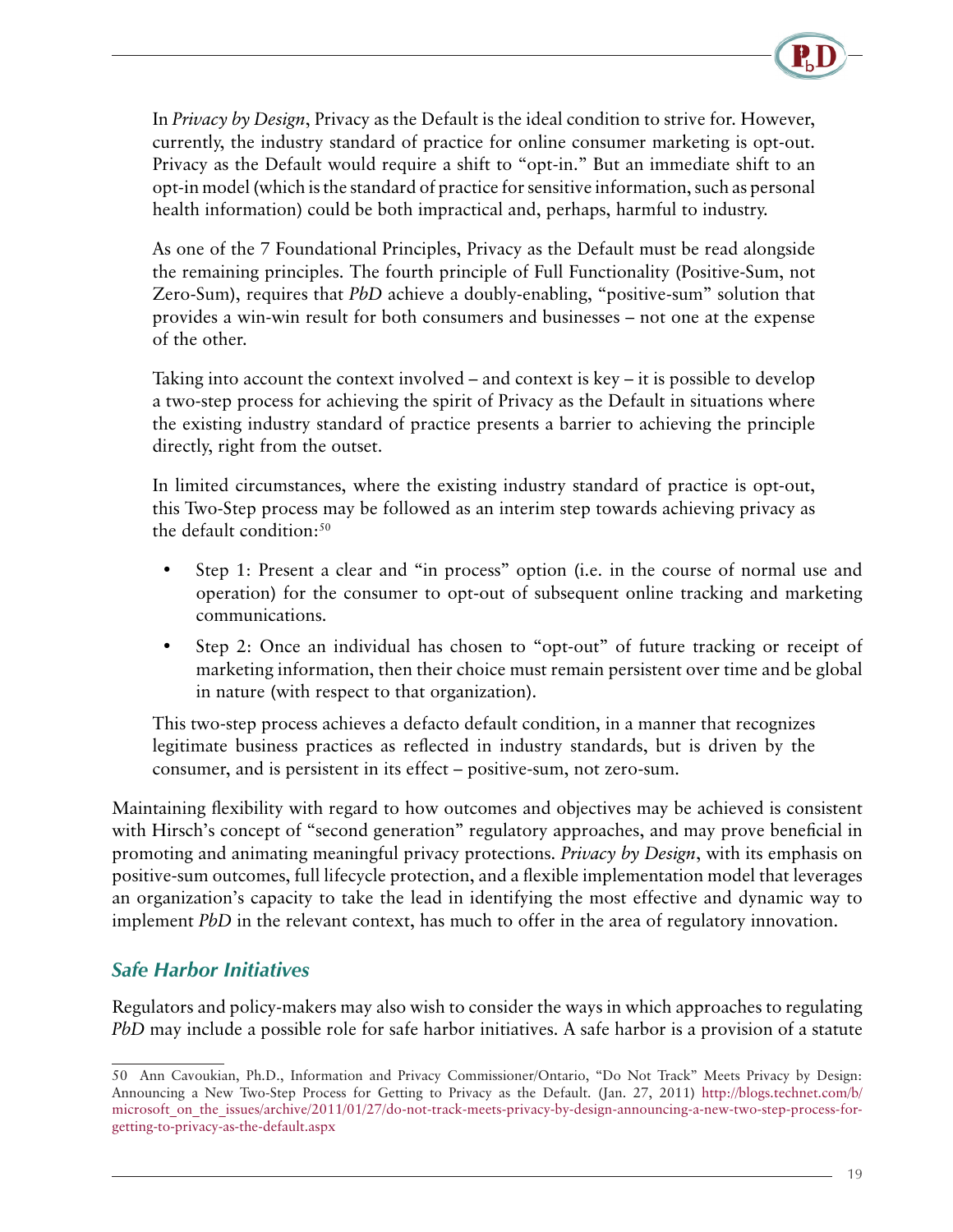<span id="page-22-0"></span>

or a regulation that reduces or eliminates a party's liability under the law, on the condition that the party performed its actions in good faith or in compliance with defined standards. These standards may themselves be defined in regulation, legislation, or through standards-making bodies, including industry bodies.

The safe harbor approach has already been used to address privacy-related trade issues between the United States and the European Union. The U.S.-EU Safe Harbor offers a streamlined process for U.S. companies to comply with EU Directive 95/46/EC on the Protection of Personal Data.<sup>51</sup> U.S. companies can opt into the program as long as they adhere to the 7 Fair Information Principles outlined in the Directive.<sup>52</sup>

Similar approaches can also be used by regulators to motivate the adoption of other desirable privacy practices, including *Privacy by Design*. This could encourage organizations to develop and maintain privacy policies as a way of lowering their compliance risks, and motivate them to take due care in embedding privacy protection, at the outset.<sup>53</sup>

#### *Self-Regulation: Voluntary or Government-Mandated Approaches*

Traditionally, industry self-regulation and government regulation have been seen as polar opposites. Increasingly, however, they are no longer seen as necessarily mutually exclusive. "As a number of environmental law scholars have observed, self-regulation is a 'highly malleable term which may encompass a wider variety of instruments.' Thus, it is better to think of voluntary self-regulation and direct government regulation as opposing ends of a regulatory continuum, with most regulatory schemes falling somewhere in the middle," in a broad category that can be understood as "mandated" self-regulation.<sup>54</sup>

Joseph Rees distinguishes between two types of mandated self-regulation: full and partial. "Full mandated self-regulation privatizes both of the major regulatory functions of rule making and enforcement. The strategy resembles voluntary self-regulation in this respect, but differs from it chiefly in that a government agency officially sanctions and monitors the self-regulatory program to ensure its effectiveness. In contrast, mandated partial self-regulation limits privatization to one or the other regulatory function, but not both. Two basic approaches are the result: 'public enforcement of privately written rules, and governmentally monitored internal enforcement of publicly written rules.'"55

Voluntary codes are already a well-established vehicle in the privacy arena. There are a great many examples of these, worldwide. In March 2011, for example, Germany's digital industry submitted a voluntary code of privacy to the country's government.<sup>56</sup> In Canada, the Investment Industry

<sup>51</sup> U.S.-E.U. Safe Harbor Framework,<http://www.export.gov/safeharbor/eu/index.asp>.

<sup>52</sup> After opting in, an organization must re-certify every 12 months. It can either perform a self-assessment to verify that it complies with these principles, or hire a third-party to perform the assessment. There are also requirements for ensuring that appropriate employee training and an effective dispute mechanism are in place.

<sup>53</sup> Department of Commerce, Green Paper. p.43.

<sup>54</sup> Ira Rubenstein, Privacy and Regulatory Innovation: Moving Beyond Voluntary Codes. NYU School of Law, Public Law Research Paper No. 10-16. [http://papers.ssrn.com/sol3/papers.cfm?abstract\\_id=1510275](http://papers.ssrn.com/sol3/papers.cfm?abstract_id=1510275), p. 3.

<sup>55</sup> Joseph V. Rees, Reforming the Workplace: A Study of Self-Regulation in Occupational Safety, 9 (1988), as cited in Rubenstein, p. 12.

<sup>56</sup> [http://www.monstersandcritics.com/news/europe/news/article\\_1622883.php/German-geodata-industry-submits](http://www.monstersandcritics.com/news/europe/news/article_1622883.php/German-geodata-industry-submits-voluntary-code-of-privacy-to-Berlin)[voluntary-code-of-privacy-to-Berlin](http://www.monstersandcritics.com/news/europe/news/article_1622883.php/German-geodata-industry-submits-voluntary-code-of-privacy-to-Berlin)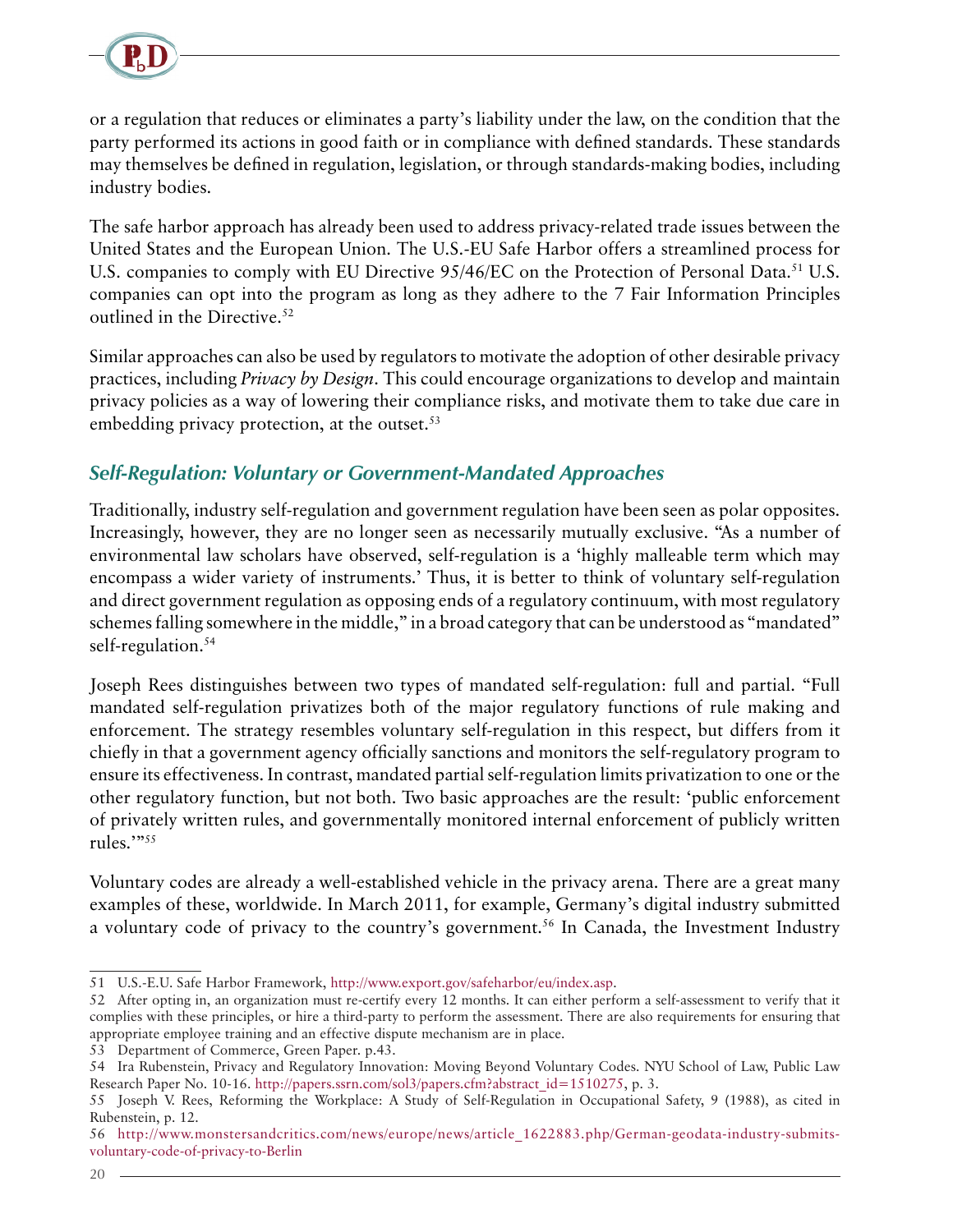

Regulatory Organization of Canada developed a Privacy Code that binds its members.<sup>57</sup> In New Zealand, there are privacy Codes of Practice in the areas of health, telecommunications, and credit reporting.58 In the U.S., voluntary codes are well-established, and have been the subject of several reports to Congress.59

Activity in this area continues. For example, promising steps have been made toward the development of a voluntary code for online behavioral advertising in the United States.<sup>60</sup> Although still in its early stages (as this paper was being written), essential features of this code would include publicly acknowledged adherence to basic guidelines, compliance assessments, complaint mechanisms, selfpolicing measures, and periodic updates.<sup>61</sup>

The process involved in arriving at voluntary or self-regulatory codes can produce significant benefits in and of itself. Generally, this process involves a trade association or group of firms establishing substantive rules concerning the collection, use and transfer of personal information and procedures for applying these rules to member firms.<sup>62</sup> "Self-regulatory guidelines require that firms come together and engage in a deliberate and normative discussion of the principles that should guide their activities with respect to a public policy goal such as privacy protection. This inevitably involves candid reflections on how a company should handle information processing challenges both in terms of its own business model and as compared to other firms in the industry." Thus, the very act of participating in the drafting of self-regulatory principles provides company representatives with a highly relevant basis for questioning how their own firms do business. At the same time, achieving consensus as to industry principles lays the foundation for future compliance by forming an "expectation of obedience." Legal norms contribute to this expectation since agreement to industry principles creates legally enforceable obligations."63

In an evolving area such as privacy, the multi-stakeholder process of establishing norms can present an important opportunity to gauge consumer expectations and align business practices with them more effectively.

Voluntary codes are not without their challenges. To the extent that voluntary codes of practice are either not mandated or only weakly mandated by government, for example, they can raise concerns about "free riders." The free rider problem may manifest itself in one of two ways: "[F]irst, some firms may agree to join a program but merely feign compliance; second, certain firms in the relevant sector may simply refuse to join at all."<sup>64</sup> Nonetheless, they represent an important vehicle that serves a useful purpose.

<sup>57</sup> [http://www.iiroc.ca/English/About/Governance/Documents/PrivacyCode\\_en.pdf](http://www.iiroc.ca/English/About/Governance/Documents/PrivacyCode_en.pdf)

<sup>58</sup> [http://privacy.org.nz/the-privacy-act-and-codes/](http://codev2.cc/download+remix/Lessig-Codev2.pdf)

<sup>59</sup> See, for example, FTC, Self-Regulation and Privacy Online: Report to Congress 6 (1999), [http://www.ftc.gov/os/1999/07/](http://www.ftc.gov/os/1999/07/privacy99.pdf) [privacy99.pdf](http://www.ftc.gov/os/1999/07/privacy99.pdf)

<sup>60</sup> Department of Commerce, Green Paper, p. 42. More work remains to be done in this area, however. FTC Commissioner Jon Leibowitz has publicly criticized Google for its reluctance to voluntarily adopt privacy measures like "Do Not Track," See Mike Zapler, Jon Leibowitz: Google Should Step up on Privacy, Politico (Apr. 19, 2011, 6:45 PM EDT), [http://www.politico.](http://www.politico.com/news/stories/0411/53440.html) [com/news/stories/0411/53440.html.](http://www.politico.com/news/stories/0411/53440.html) In addition, Commissioner Leibowitz acknowledged that it is unclear how many online advertisers would be willing to honor voluntary measures like "Do Not Track."

<sup>61</sup> Department of Commerce, Green Paper, p. 42.

<sup>62</sup> Ira S. Rubinstein, Privacy and Regulatory Innovation: Moving Beyond Voluntary Codes. New York University School of Law Public Law & Legal Theory Research Paper Series, Working Paper No. 10-16. (March 2010). [http://papers.ssrn.com/sol3/](http://papers.ssrn.com/sol3/papers.cfm?abstract_id=1510275) [papers.cfm?abstract\\_id=1510275,](http://papers.ssrn.com/sol3/papers.cfm?abstract_id=1510275) p 2.

<sup>63</sup> Ibid, p. 28.

<sup>64</sup> Ibid, p. 24.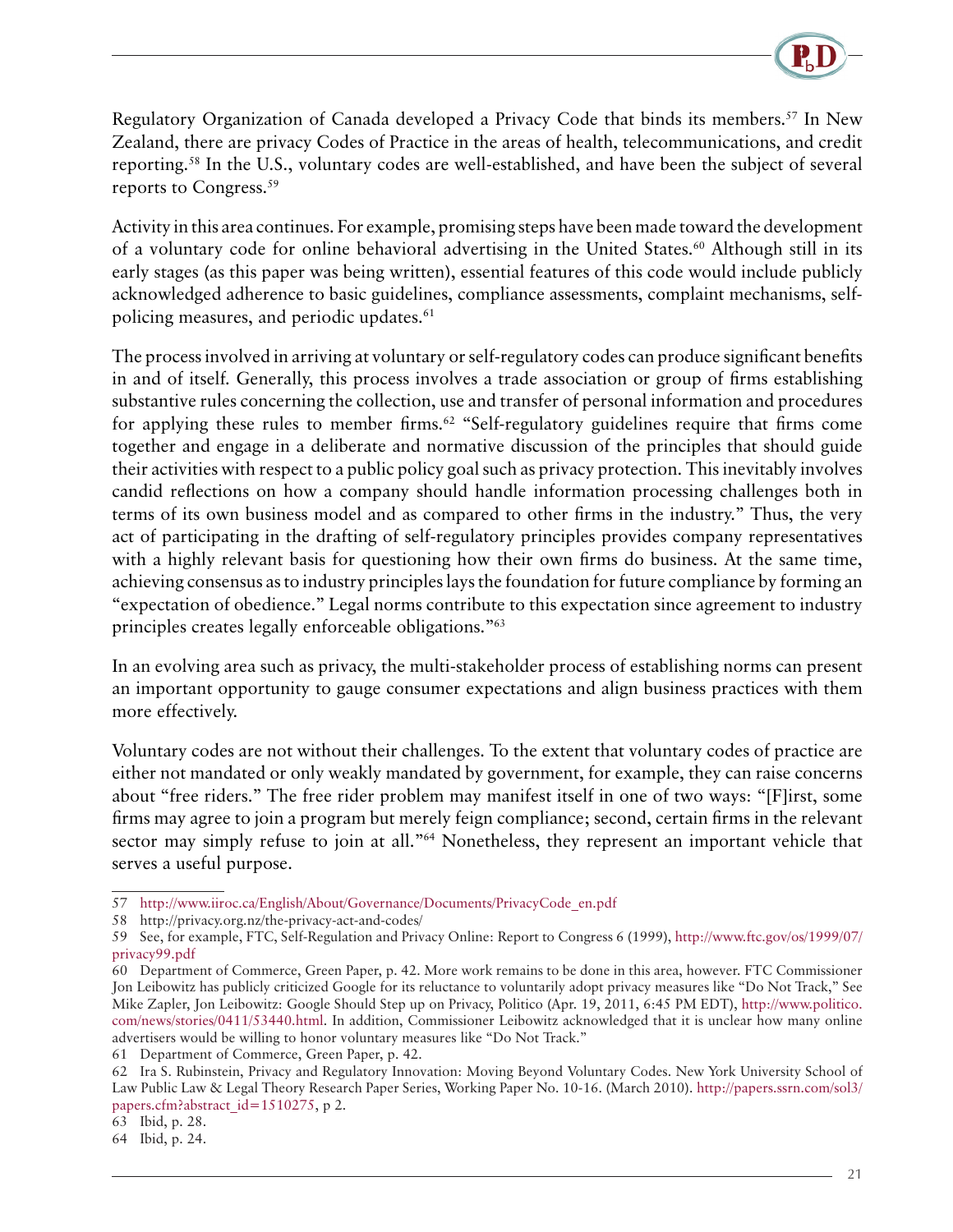<span id="page-24-0"></span>

#### *Sectoral Laws*

Sector-specific legislation has arguably been the dominant method for setting privacy policy in the United States.<sup>65</sup> There are countless sectoral laws that pertain wholly or partially to the protection of personal information at the state and federal levels.<sup>66</sup>

Critics suggest that sector-specific legislation creates a patchwork of laws, sometimes with overlapping application, some of which may be in conflict, creating uncertainty for businesses and consumers alike. But this view is not uniformly held, and it has also been suggested that sectoral laws provide an important avenue for experimentation in the privacy arena.<sup>67</sup>

One area where sector-specific privacy regulation may be particularly useful is with regard to industries or practices that are in their nascent stages, where standards for the protection of personal information can be set early on, and then be more easily absorbed as part of the initial architecture. A good example of such a scenario is the emerging Smart Grid.<sup>68</sup>

The Smart Grid, which is viewed as essential to the future provision and conservation of energy, will drive an increase in the amount of digitized information gathered relating to consumer activities within their homes. In many cases, the infrastructure will be capable of informing consumers' hourly and real-time energy use, right down to the appliance level.

In Ontario, Canada, as in other jurisdictions, the Smart Grid is beginning to develop through the widespread installation of smart meters, time-of-use, demand management initiatives, and the creation of a Smart Metering Entity resulting from legislative action by the Government of Ontario in the *Green Energy Act, 2009* and the *Electricity Act, 1998*. The province's goal is to meet electricity demand over the next 20 years, while also achieving energy conservation and use of renewable energy resources (for example, to discontinue the use of coal plants by 2014).

Functional specifications were issued by the government that all electricity providers must meet in achieving smart meter policy goals to support the Smart Grid, with the Smart Metering Entity being responsible for the consolidation, management and storage of consumer electricity consumption information.<sup>69</sup>

Electricity distributors in Ontario are required to adhere to these functional specifications when installing smart meters, metering equipment, systems and technology. They are also required to meet all applicable federal, provincial and municipal laws, codes, rules, directions, guidelines, regulations and statutes, including requirements of regulatory authorities and agencies such as the Canadian Standards Association and Measurement Canada.

<sup>65</sup> Department of Commerce, Green Paper. p. 11.

<sup>66</sup> See, for example, [http://www.privacy.ca.gov/privacy\\_laws.htm](http://www.privacy.ca.gov/privacy_laws.htm)

<sup>67</sup> Paul M. Schwartz, Preemption and Privacy. The Yale Law Journal. 118:902 2009 [http://www.ntia.doc.gov/](http://www.ntia.doc.gov/comments/100402174-0175-01/attachments/preemption_and_privacy.pdf) [comments/100402174-0175-01/attachments/preemption\\_and\\_privacy.pdf](http://www.ntia.doc.gov/comments/100402174-0175-01/attachments/preemption_and_privacy.pdf)

<sup>68</sup> Information and Privacy Commissioner/Ontario, Hydro One, & Toronto Hydro, Privacy by Design: Achieving the Gold Standard in Data Protection for the Smart Grid. (June 2010)<http://www.ipc.on.ca/images/Resources/achieve-goldstnd.pdf> p. 1-2.

<sup>69</sup> A Ministerial Directive issued by the Minister of Energy on November 23, 2010 requires that, in performing its functions, the OEB be guided by several government policy objectives including the following: "Privacy: Respect and protect the privacy of customers. Integrate privacy requirements into smart grid planning and design from an early stage, including the completion of privacy impact assessments."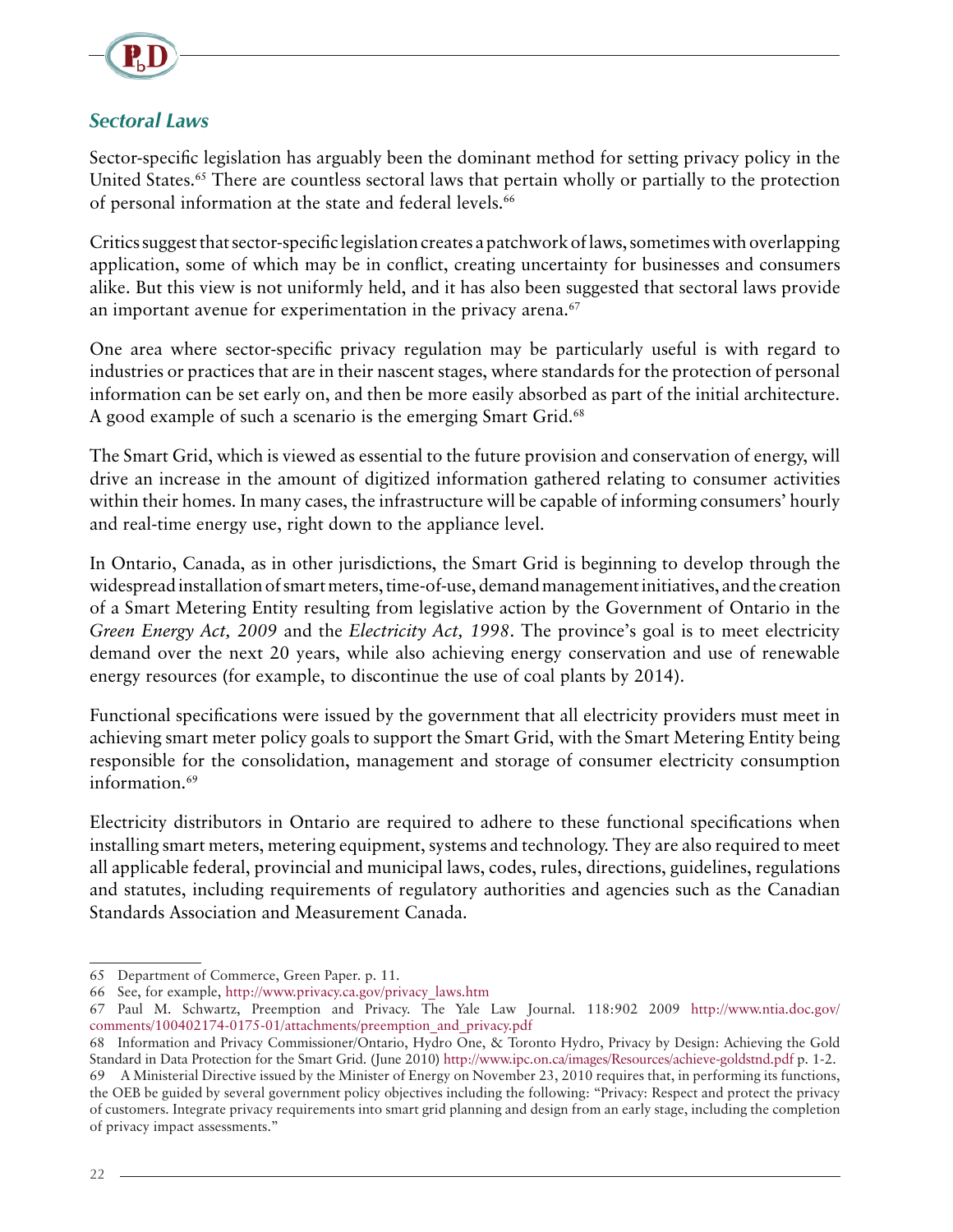

<span id="page-25-0"></span>In order to meet their privacy obligations, and to help build the consumer confidence and trust that is essential to the full implementation of the Smart Grid, Ontario utilities have implemented a *Privacy by Design* approach, with tremendous success.70 In February 2011, the Ontario Information and Privacy Commissioner, along with Hydro One, GE, IBM and Telvent, issued a guidance document based on implementing *PbD* in a cutting-edge Smart Grid project in Owen Sound in Ontario, Canada. The paper demonstrates how the principles of *Privacy by Design* may be operationalized as a foundational requirement in emerging Smart Grid systems, setting the precedent for other utilities to follow.71

The National Institute of Standards and Technology (NIST) has also recommended *PbD* as a methodology for future Smart Grid development,<sup>72</sup> as has the European Commission's Task Force on Smart Grids.73 "Privacy should be designed into smart meter systems right from the start as part of the compliance life-cycle and include easy to use privacy-enhancing technologies. We urge to make the principle of privacy by design mandatory, including principles of data minimization and data deleting."74

#### *Omnibus Privacy Legislation*

Omnibus privacy legislation provides a vehicle for describing a desired end state in terms of how personal information is managed and protected. The principles of *Privacy by Design* can inform both the end state (e.g. privacy as the default), and the process for arriving at the end state (e.g. end-to-end, full lifecycle protection).

While *PIPEDA* and the substantially similar provincial statutes do not reference *PbD* specifically, the principles of *Privacy by Design* may come into play where privacy investigations have identified gaps in an organization's practices, as outlined later in this paper.

In the U.S., omnibus privacy legislation does not exist, though it has been hotly debated for several years.75 Without getting into the pros and cons of such legislation, it is clear that omnibus legislation would provide a solid vehicle for enshrining the principles of *Privacy by Design*. There is already movement in this direction: in 2011, Senators John Kerry (D-MA) and John McCain (R-AZ) introduced the *Commercial Privacy Bill of Rights*76 that would require businesses that collect, use, store or transfer consumer information to implement a *Privacy by Design* approach when developing

<sup>70</sup> *Ibid*, plus Information and Privacy Commissioner/Ontario and The Future of Privacy Forum, SmartPrivacy for the Smart Grid: Embedding Privacy into the Design of Electricity Conservation. [http://www.ipc.on.ca/images/Resources/pbd-smartpriv](http://www.ipc.on.ca/images/Resources/pbd-smartpriv-smartgrid.pdf)[smartgrid.pdf](http://www.ipc.on.ca/images/Resources/pbd-smartpriv-smartgrid.pdf)

<sup>71</sup> Information and Privacy Commissioner/Ontario, Hydro One, GE, IBM & Telvent, Operationalizing Privacy by Design: The Ontario Smart Grid Case Study. <http://www.ipc.on.ca/images/Resources/pbd-ont-smartgrid-casestudy.pdf>

<sup>72</sup> The Smart Grid Interoperability Panel–Cyber Security Working Group, Department of Commerce and National Institute of Standards and Technology, NISTIR 7628: Guidelines for Smart Grid Cyber Security: Vol. 2, Privacy and the Smart Grid. [http://csrc.nist.gov/publications/nistir/ir7628/nistir-7628\\_vol2.pdf](http://csrc.nist.gov/publications/nistir/ir7628/nistir-7628_vol2.pdf)

<sup>73</sup> Task Force Smart Grids, Expert Group 2: Regulatory Recommendations for Data Safety, Data Handling and Data Protection (February 16, 2011). [http://ec.europa.eu/energy/gas\\_electricity/smartgrids/doc/expert\\_group2.pdf](http://ec.europa.eu/energy/gas_electricity/smartgrids/doc/expert_group2.pdf)

<sup>74</sup> European Association for Co-orindation of Consumer Representation in Standardisation (ANEC), [http://www.anec.org/](http://www.anec.org/attachments/ANEC-PT-2010-AHSMG-005final.pdf) [attachments/ANEC-PT-2010-AHSMG-005final.pdf](http://www.anec.org/attachments/ANEC-PT-2010-AHSMG-005final.pdf)

<sup>75</sup> The history of this debate is long and interesting. See Schwartz for an abbreviated version of it.

<sup>76</sup> John Kerry, Commercial Privacy Bill of Rights. [http://kerry.senate.gov/work/issues/issue/?id=74638d00-002c-4f5e-9709-](http://kerry.senate.gov/work/issues/issue/?id=74638d00-002c-4f5e-9709-1cb51c6759e6&CFID=90056053&CFTOKEN=63781113) [1cb51c6759e6&CFID=90056053&CFTOKEN=63781113](http://kerry.senate.gov/work/issues/issue/?id=74638d00-002c-4f5e-9709-1cb51c6759e6&CFID=90056053&CFTOKEN=63781113)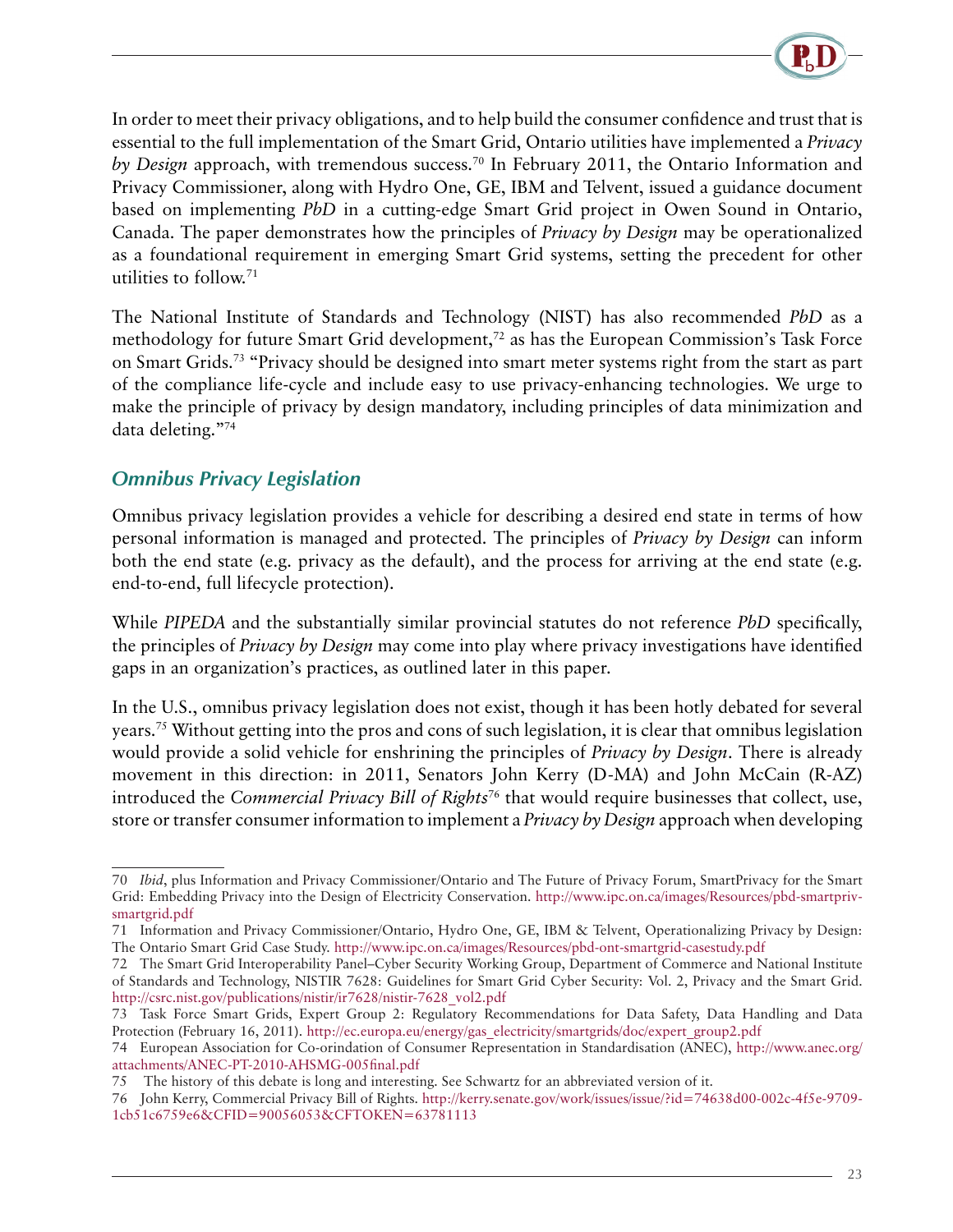<span id="page-26-0"></span>

products and provide consumers with choices about how data are used, collected and shared.77 This is the first time that *Privacy by Design* has been explicitly included in a bill.

### **Enforcement and Remedial Approaches to** *PbD*

Regulatory approaches to privacy protection may include not only sector-specific laws that wholly or partially relate to privacy, or omnibus privacy legislation, but also provisions under the general civil or criminal law. Particularly in the case of the latter two, *PbD* may also be promoted through creative approaches to enforcement, sentencing, and negotiated settlements.78

Alternatively, governments may wish to use evolving jurisprudence in connection with existing legislation. For example, it has been suggested that privacy in the United States be viewed as a dimension of non-price competition, which would make it a cognizable interest under U.S. antitrust laws.<sup>79</sup> Similarly, the FTC's authority under Section 5 of the FTC Act has been used to remedy corporate infringement of privacy rights successfully.80 The FTC and the Department of Commerce have worked together with both commercial and non-commercial stakeholders to develop models for addressing privacy challenges posed by emerging technologies, as they develop. $81$ 

There is a growing understanding that even organizations that are in full compliance with privacy laws – particularly those based on FIPs – can find themselves embroiled in controversy because they are out of step with consumer *expectations* about how personal information should be handled. Consumers, increasingly, are experiencing what they consider to be "privacy harms" even where there has been no technical violation of a privacy statute. This reflects, in part, the fact that detailed legal frameworks are often slow to respond to fast-paced innovative technologies and practices. But it also reflects a particular set of assumptions about the nature of privacy harm that may need to evolve in today's online world.

78 I am deeply grateful to Pamela Jones Harbour for her insights in this regard.

<sup>77</sup> Section 103 of the *Kerry-McCain Commercial Privacy Bill of Rights Act of 2011* (CPBR) provides that:

Each *covered entity* [defined term] shall, in a manner proportional to the size, type, and nature of the *covered information* [defined term] that it collects, implement a comprehensive information privacy program by —

<sup>(1)</sup> incorporating necessary development processes and practices throughout the product lifecycle that are designed to safeguard the *personally identifiable information* [defined term] that is *covered information* of individuals based on—

<sup>(</sup>A) the reasonable expectations of such individuals regarding privacy; and

<sup>(</sup>B) the relevant threats that need to be guarded against in meeting those expectations; and (2) maintaining appropriate management processes and practices throughout the data lifecycle that are designed to ensure that information systems comply with—

<sup>(</sup>A) the provisions of this Act;

<sup>(</sup>B) the privacy policies of a *covered entity*; and

<sup>(</sup>C) the privacy preferences of individuals that are consistent with the consent choices and related mechanisms of individual participation as described in section 202 [right to notice provisions]. [Emphasis added.]

<sup>79</sup> Pamela Jones Harbour & Tara Isa Koslov, Section 2 in a Web 2.0 World: An Expanded Vision of Relevant Product Markets, 76 ANTITRUST L. J. 769, 773 (2010)

<sup>80</sup> Federal Trade Commission, Staff Report, p. 12-13. See Section III(A)(2)(e), infra, for examples of the FTC's recent use of its remedial powers in the privacy arena.

<sup>81</sup> Department of Commerce, Green Paper, p.19-20.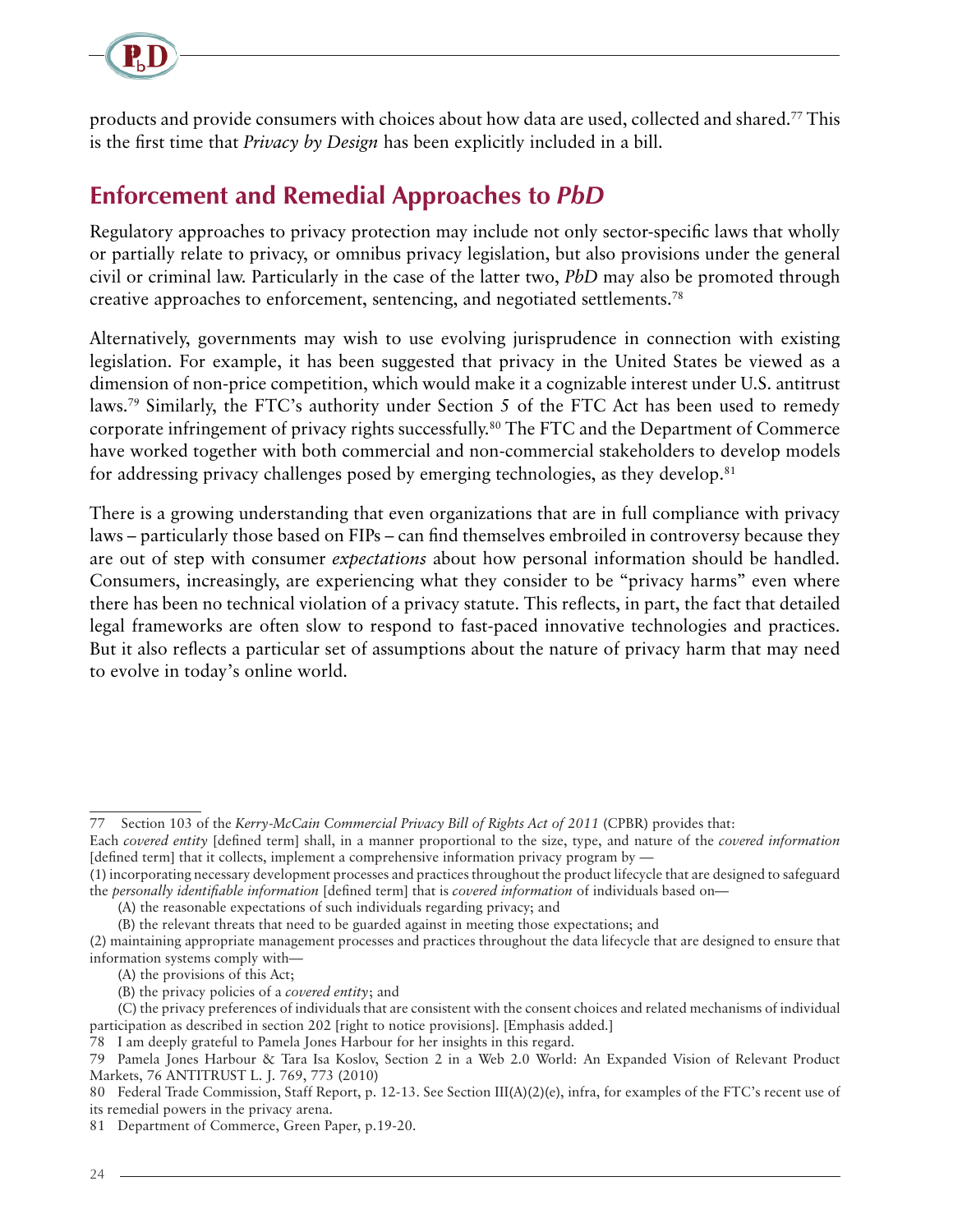

In *The Boundaries of Privacy Harm*, M. Ryan Calo<sup>82</sup> argues that privacy harm is a unique injury with specific boundaries and characteristics.<sup>83</sup> He suggests that these fall into two related categories: *subjective* privacy harm, which is the perception of unwanted observation, and *objective* privacy harm, which is the unanticipated or coerced use of information about an individual, with adverse consequences to the individual. These two components of privacy harm are two sides of the same coin – the loss of control over information about oneself, in effect, the opposite of informational self-determination.84

A most interesting aspect of Calo's work is the way in which, by the uncoupling of privacy harms from privacy violations, may permit the measurement and redress of privacy harm in novel ways.

To what extent does this uncoupling invite a creative revisiting of our approach to preventing and remedying privacy harms? For example, where there has been, or is a risk of, a subjective privacy harm, consider that there will typically be an increased risk of objective privacy harm. Going forward, *PbD* has the potential to proactively and responsively address both types of harm. Where *PbD* has not been applied proactively, decision-makers can impose terms and conditions that fulfill an organization's *PbD* responsibilities remedially. This can serve to remedy privacy harms by ensuring that:

- Privacy is "baked in" as a resourced corporate priority, addressing the full information lifecycle;
- The unwanted observation of personal information is minimized;
- Necessary observations are broadly understood as serving legitimate and well-defined purposes;
- The organization's information handling practices are visible transparent; and
- Customers are able to exercise choices regarding their participation in data-related practices.

One example of the possible application of this approach is with the FTC. The FTC has the ability to issue orders compelling companies to remediate unfair practices or antitrust violations and has previously imposed consumer privacy-related terms in their consent decrees. In 2002, the FTC alleged that Eli Lilly and Company had not adequately safeguarded consumer information that had been submitted on the company's website.<sup>85</sup> To resolve the charges, the company agreed to appoint a Chief Privacy Officer and implement a privacy protection program.<sup>86</sup> Among the features of that program were the assessment of privacy risks, periodic monitoring and ongoing evaluation efforts.<sup>87</sup>

This approach has also been used by Canada's Privacy Commissioner in her role as overseer of the *Personal Information Protection and Electronic Documents Act* (*PIPEDA*). During her investigation of Google's Street View map service, Google acknowledged that it had inadvertently collected data

<sup>82</sup> M. Ryan Calo, The Boundaries of Privacy Harm. 86 Indiana Law Journal (Summer 2011) pgs 1, 12-13.

<sup>83</sup> This in contrast, for example, to Daniel Solove's approach, which rejects the idea that privacy can or should be reduced to one or even multiple concepts. Any boundaries put around the idea of privacy or privacy harm ends up including some activities that do not deserve the label "privacy" and excluding others that do. Instead, Solove creates a taxonomy of privacy rights and interests consisting of matters that do no all have one thing in common. See Daniel J. Solove, A Taxonomy of Privacy. 154 U. Pa. L. Rev. 477, 482 (2006).

<sup>84</sup> The German concept of "informational self-determination" was first used in the context of a German constitutional ruling relating to personal information collected during the 1983 census.

<sup>85</sup> Eli Lilly and Company, FTC Docket No. C-4047, Compl. 10 (2002), [http://www.ftc.gov/os/ 2002/05/elilillycmp.htm.](http://www.ftc.gov/os/ 2002/05/elilillycmp.htm)

<sup>86</sup> Eli Lilly and Company, FTC Docket No. C-4047, Order. 2 (2002), <http://www.ftc.gov/os/ 2002/05/elilillydo.htm>.

<sup>87</sup> *Ibid*.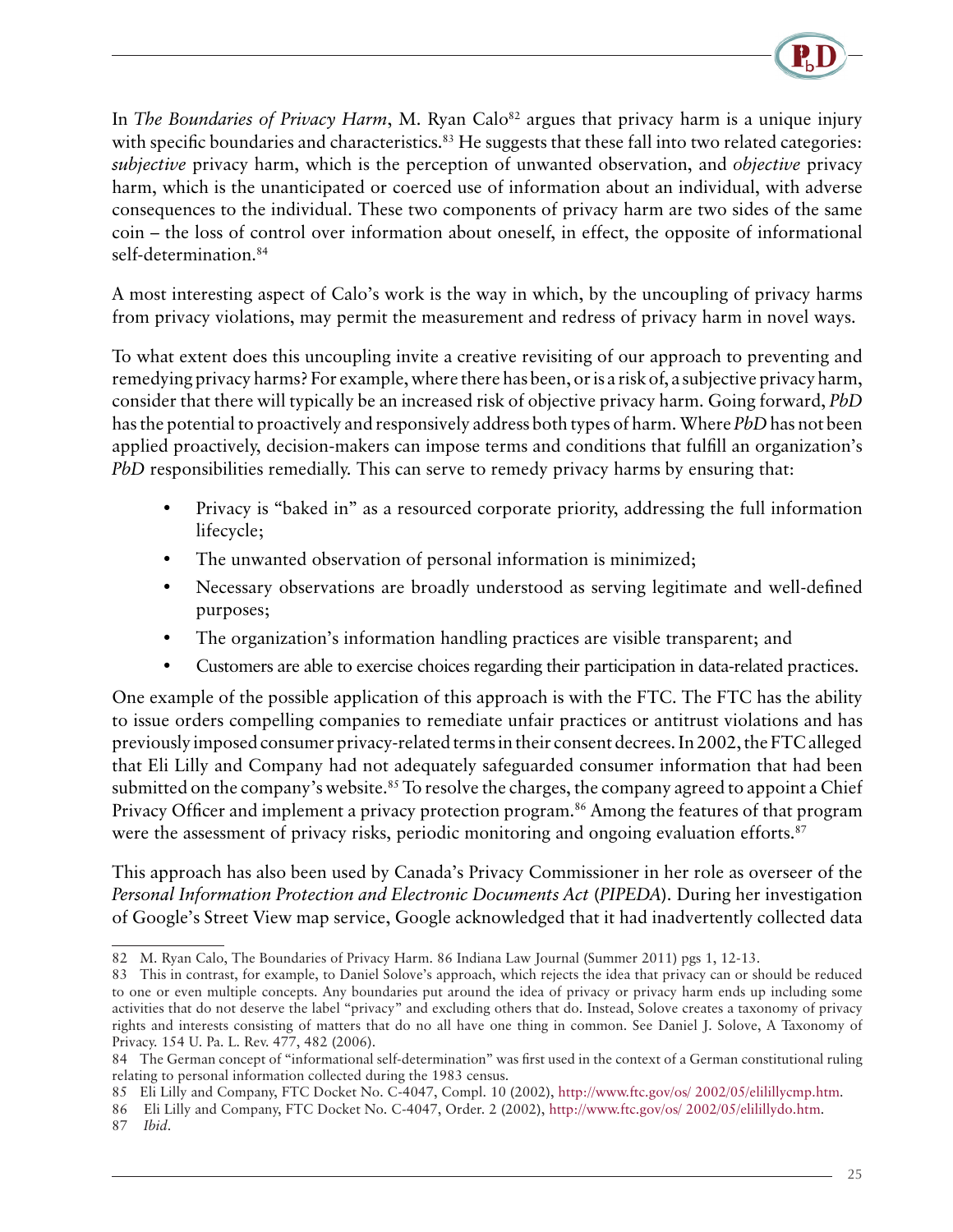

transmitted over unprotected wireless networks installed in homes and businesses in Canada (and around the globe). The report concluded that the incident had largely resulted from Google's lack of proper privacy policies and procedures.

After the Privacy Commissioner issued her findings and recommendations in October 2010, Google agreed to implement key privacy by design-related recommendations, including:

- Implementing a system for tracking all projects that collect, use or store personal information and holding the engineers and managers responsible for those projects accountable for privacy;
- Requiring engineering project leaders to draft, maintain, submit and update Privacy Design Documents for all projects in order to help ensure that engineering and product teams assess the privacy impact of their products and services, from inception through to launch;
- Assigning an internal audit team to conduct periodic audits to verify the completion of selected Privacy Design Documents, and their review by the appropriate managers; and
- Piloting a review process whereby members of Google's Privacy Engineering, Product Counsel and Privacy Counsel teams review proposals involving location-based data, as well as the software programs that are to be used for the collection of data.<sup>88</sup>

While there is no question that tackling privacy issues up front, and embedding privacy protections directly into new systems, processes, and architectures, is optimal from both a privacy and a business perspective, the reality is that it is not always possible to embed privacy directly from the outset. Most organizations operate in the context of existing, relatively mature IT systems and business practices, which they have developed and evolved over time, as business or other needs have dictated. Remedial measures such as the ones outlined above demonstrate the relevance of *Privacy by Design*, even in these circumstances.

An extension of *PbD*, *Privacy by ReDesign* is used to describe a new approach to applying the 7 Foundational Principles of *Privacy by Design* to legacy systems and existing operations. Clearly, since existing systems are already operational and pervasive throughout most organizations, the principles cannot be embedded right from the outset. Instead, the objective must be to approach the end state of *PbD* – the highest standard of privacy protection – by seizing opportunities to Rethink, Redesign, and Revive these systems.<sup>89</sup>

<sup>88</sup> Office of the Privacy Commissioner of Canada, PIPEDA Case Summary #2011-001. June 6, 2011. [http://www.priv.gc.ca/](http://www.priv.gc.ca/cf-dc/2011/2011_001_0520_e.cfm) [cf-dc/2011/2011\\_001\\_0520\\_e.cfm](http://www.priv.gc.ca/cf-dc/2011/2011_001_0520_e.cfm). Also see TJX Companies Inc./Winners Merchant International L.P., [2007] A.I.P.C.D. No. 34, a joint investigation of the Privacy Commissioner of Canada and the Office of the Information and Privacy Commissioner of Alberta. The case arose in relation to concerns about a network computer intrusion affecting the personal information of an estimated 45 million payment cards in Canada, the United States, and elsewhere. Following their investigation, the Commissioners recommended and the organizations agreed to dedicate "significant resources to enhance the security of its systems, including the monitoring of its systems" and adopt more robust encryption technology.

<sup>89</sup> Ann Cavoukian and Marilyn Prosch, Privacy by ReDesign: Building a Better Legacy. (May 2011) [http://privacybydesign.](http://privacybydesign.ca/content/uploads/2010/03/PbRD.pdf) [ca/content/uploads/2010/03/PbRD.pdf](http://privacybydesign.ca/content/uploads/2010/03/PbRD.pdf)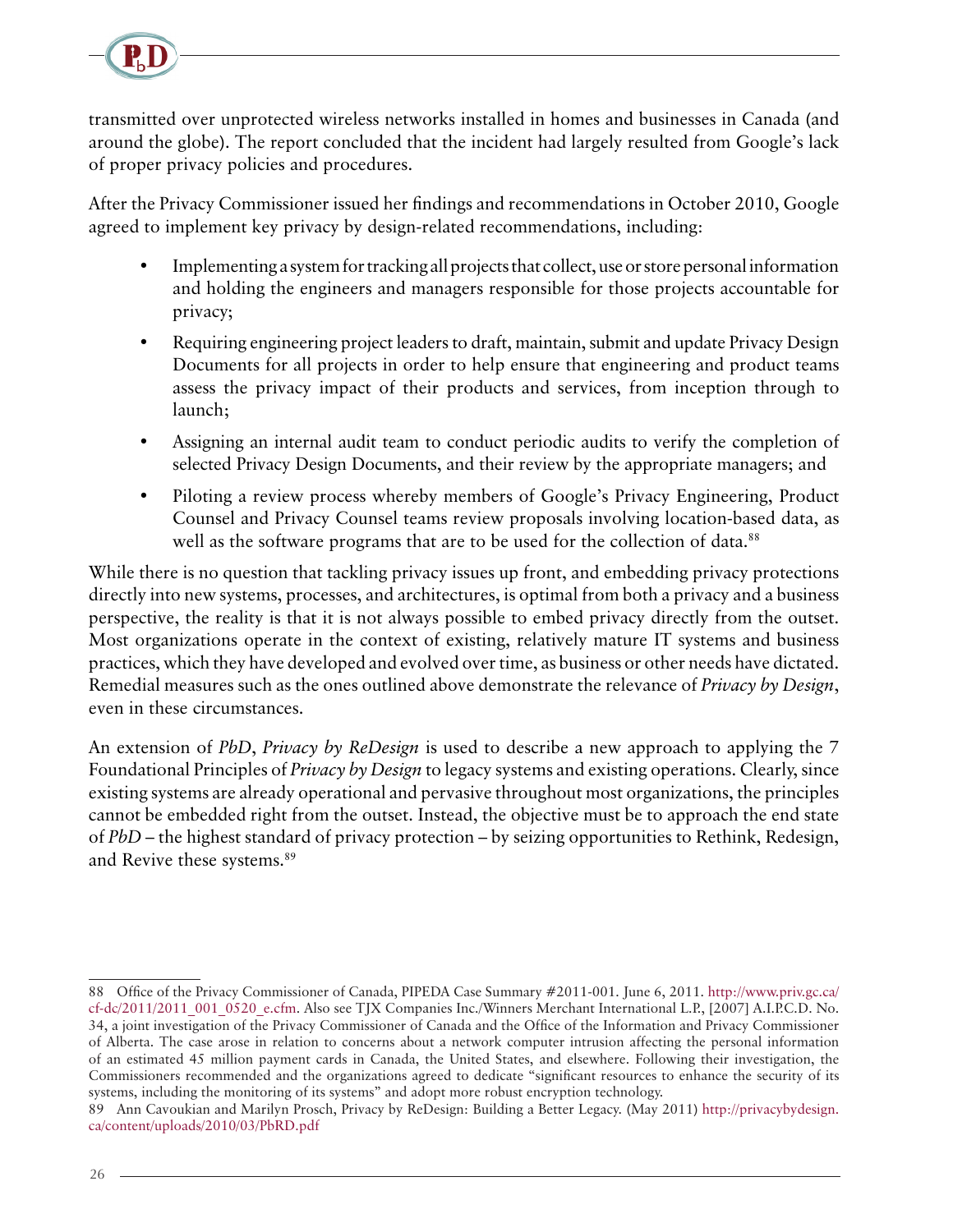

## <span id="page-29-0"></span>**Conclusion**

There is a clear appetite for mechanisms that support meaningful privacy protection while also enabling flexibility and innovation. *Privacy by Design*, with its emphasis on doubly-enabling, positive-sum outcomes, is rapidly emerging as the gold standard in privacy and data protection. It offers decision-makers the opportunity to develop principled and pragmatic solutions that leverage the *PbD* advantage.

*PbD* represents a significant shift from traditional approaches to protecting privacy, which focus on setting out minimum standards for information management practices, and providing remedies for privacy breaches, bolted on after the fact. Enshrining *PbD* in policy, regulatory instruments, voluntary codes, and best practices requires an evolution in how policy and law makers approach privacy rule-making.

*PbD*'s flexible, innovation-driven approach to achieving privacy can help to encourage organizations to "internalize the goal of privacy protection and to come up with ways to achieve it. This approach could be advanced, for example, as part of a second generation regulatory framework. In the complex, fast-moving information economy, this strategy could be an effective way to enhance privacy protection."90

Under the influence of such a "second generation" approach, incorporating the principles of *Privacy by Design*, companies can be encouraged to "go beyond mere legal compliance with notice, choice, access, security and enforcement requirements."91 Instead, they can be empowered to design their own responsive approaches to risk management and privacy-related innovation, within the context of a policy or regulatory framework.

Some industry leaders are already moving towards implementing *Privacy by Design* within their organizations as a way of actualizing their commitment to privacy, while aligning more closely to consumer expectations. Policy discussions in the U.S., the EU, and elsewhere have begun to include consideration of *PbD* as a necessary component of future approaches to protecting privacy. Momentum behind *PbD* as the next generation of privacy protection is growing strong.

This paper has outlined a variety of vehicles that are available to legislators and policy-makers to help support the widespread implementation of the principles of *Privacy by Design*. It is our hope that this paper will serve to stimulate dialogue and innovation within the privacy arena, supporting meaningful privacy protection, now and well into the future.

<sup>90</sup> Hirsch, p. 63

<sup>91</sup> Rubinstein, p. 52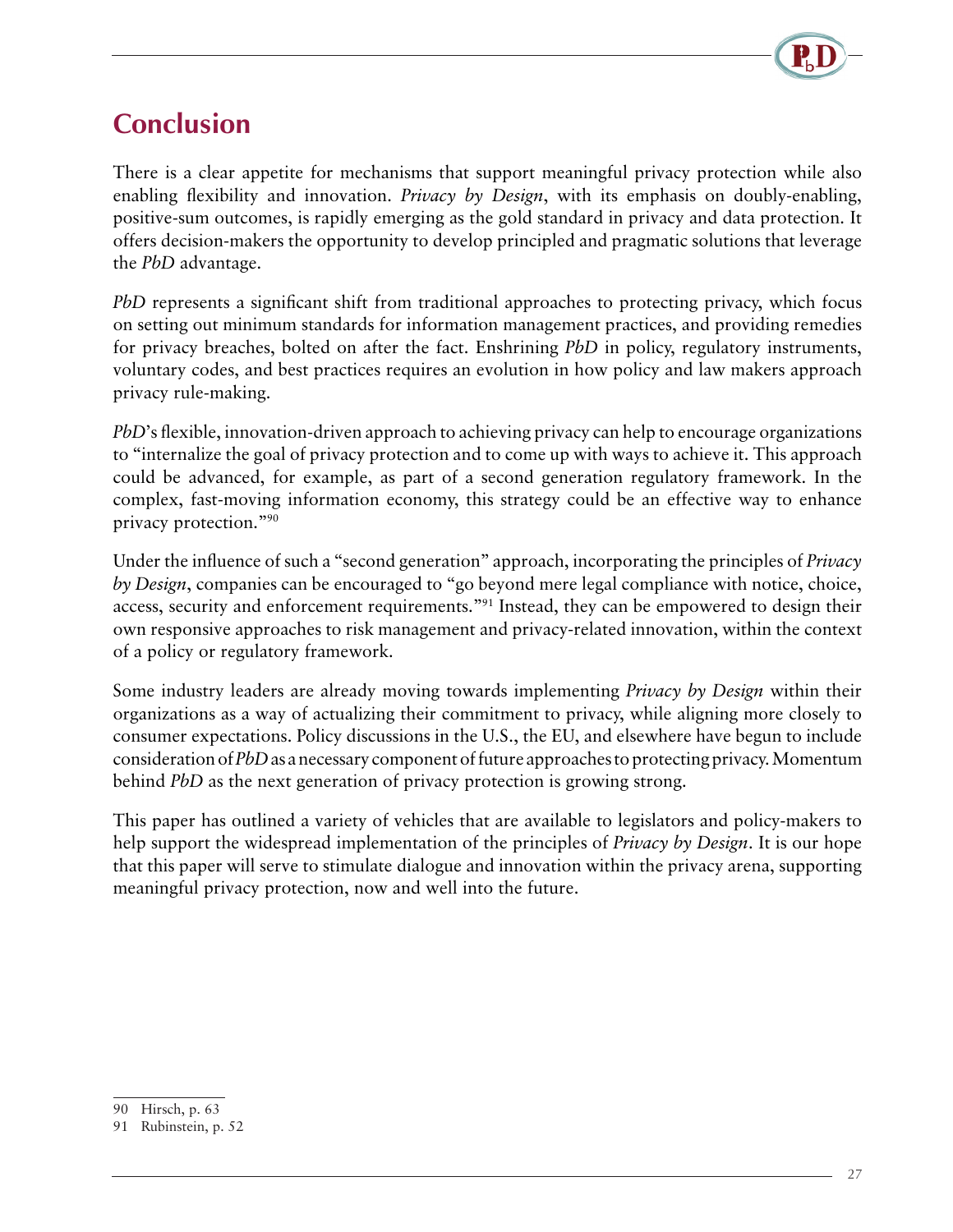<span id="page-30-0"></span>

# **Appendix A:**

# **The 7 Foundational Principles of** *Privacy by Design***<sup>92</sup>**

#### 1. *Proactive* not Reactive; *Preventative* not Remedial

The *Privacy by Design* (*PbD*) approach is characterized by proactive rather than reactive measures. It anticipates and prevents privacy invasive events before they happen. *PbD* does not wait for privacy risks to materialize, nor does it offer remedies for resolving privacy infractions once they have occurred — it aims to prevent them from occurring. In short, *Privacy by Design* comes before-thefact, not after.

#### 2. Privacy as the *Default*

We can all be certain of one thing — the default rules! *Privacy by Design* seeks to deliver the maximum degree of privacy by ensuring that personal data are automatically protected in any given IT system or business practice. If an individual does nothing, their privacy still remains intact. No action is required on the part of the individual to protect their privacy — it is built into the system, by default.

#### 3. Privacy *Embedded* into Design

*Privacy by Design* is embedded into the design and architecture of IT systems and business practices. It is not bolted on as an add-on, after the fact. The result is that privacy becomes an essential component of the core functionality being delivered. Privacy is integral to the system, without diminishing functionality.

#### 4. *Full* Functionality – Positive-Sum, not Zero-Sum

*Privacy by Design* seeks to accommodate all legitimate interests and objectives in a positive-sum "win-win" manner, not through a dated, zero-sum approach, where unnecessary trade-offs are made. *Privacy by Design* avoids the pretense of false dichotomies, such as privacy vs. security, demonstrating that it is possible to have both.

#### 5. End-to-End Lifecycle Protection

*Privacy by Design*, having been embedded into the system prior to the first element of information being collected, extends securely throughout the entire lifecycle of the data involved, from start to finish. This ensures that at the end of the process, all data are securely destroyed, in a timely fashion. Thus, *Privacy by Design* ensures cradle to grave, lifecycle management of information, end-to-end.

<sup>92</sup> Ann Cavoukian, Ph.D., Information and Privacy Commissioner/Ontario, *The 7 Foundational Principles: Implementation and Mapping of Fair Information Practices*, [http://www.privacybydesign.ca/content/uploads/2010/05/pbd-implement-7found](http://www.privacybydesign.ca/content/uploads/2010/05/pbd-implement-7found-principles.pdf)[principles.pdf.](http://www.privacybydesign.ca/content/uploads/2010/05/pbd-implement-7found-principles.pdf)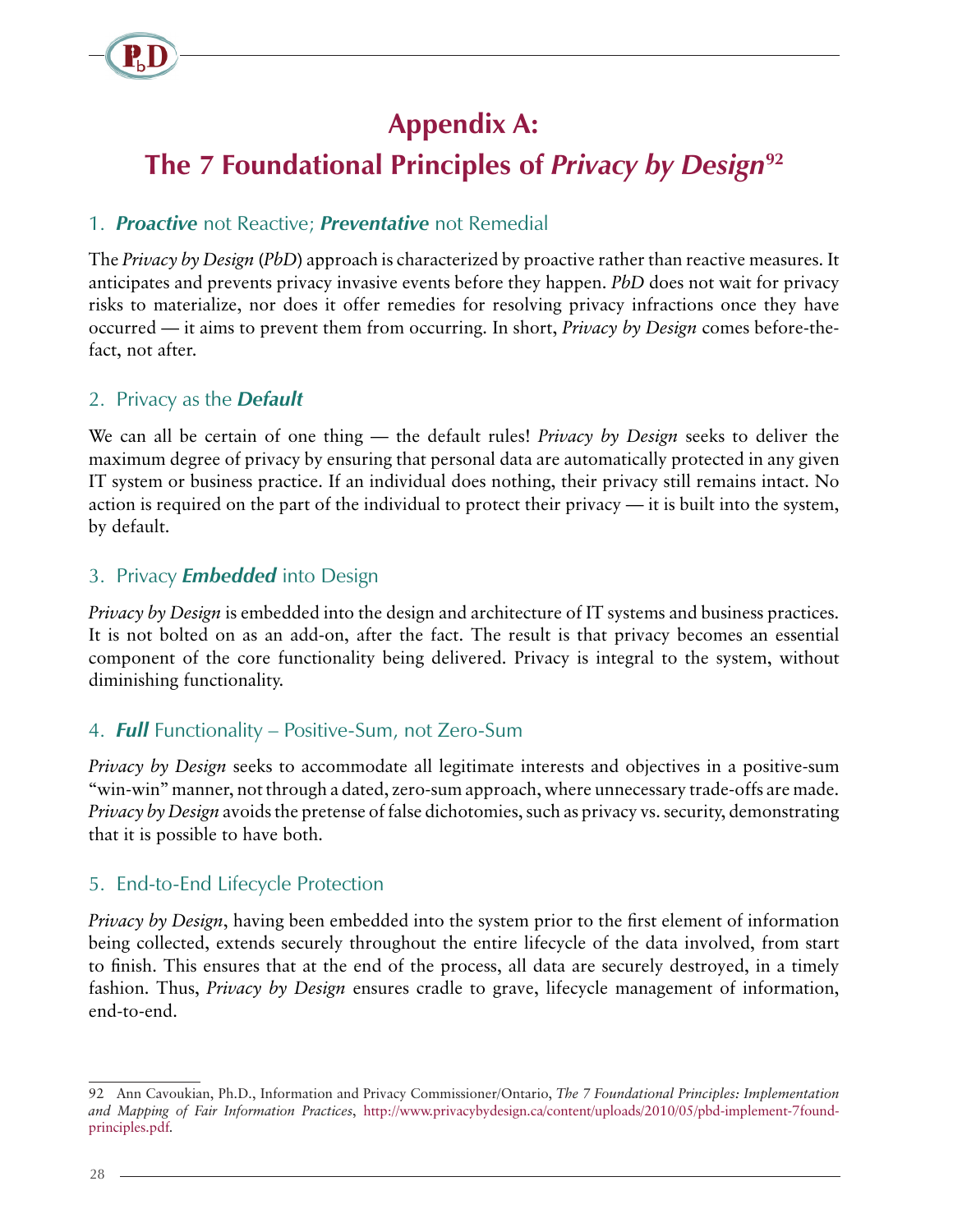

#### 6. Visibility and Transparency

*Privacy by Design* seeks to assure all stakeholders that whatever the business practice or technology involved, it is in fact, operating according to the stated promises and objectives, subject to independent verification. Its component parts and operations remain visible and transparent, to users and providers alike. Remember, trust but verify.

#### 7. Respect for User Privacy

Above all, *Privacy by Design* requires architects and operators to keep the interests of the individual uppermost by offering such measures as strong privacy defaults, appropriate notice, and empowering user-friendly options. Keep it user-centric.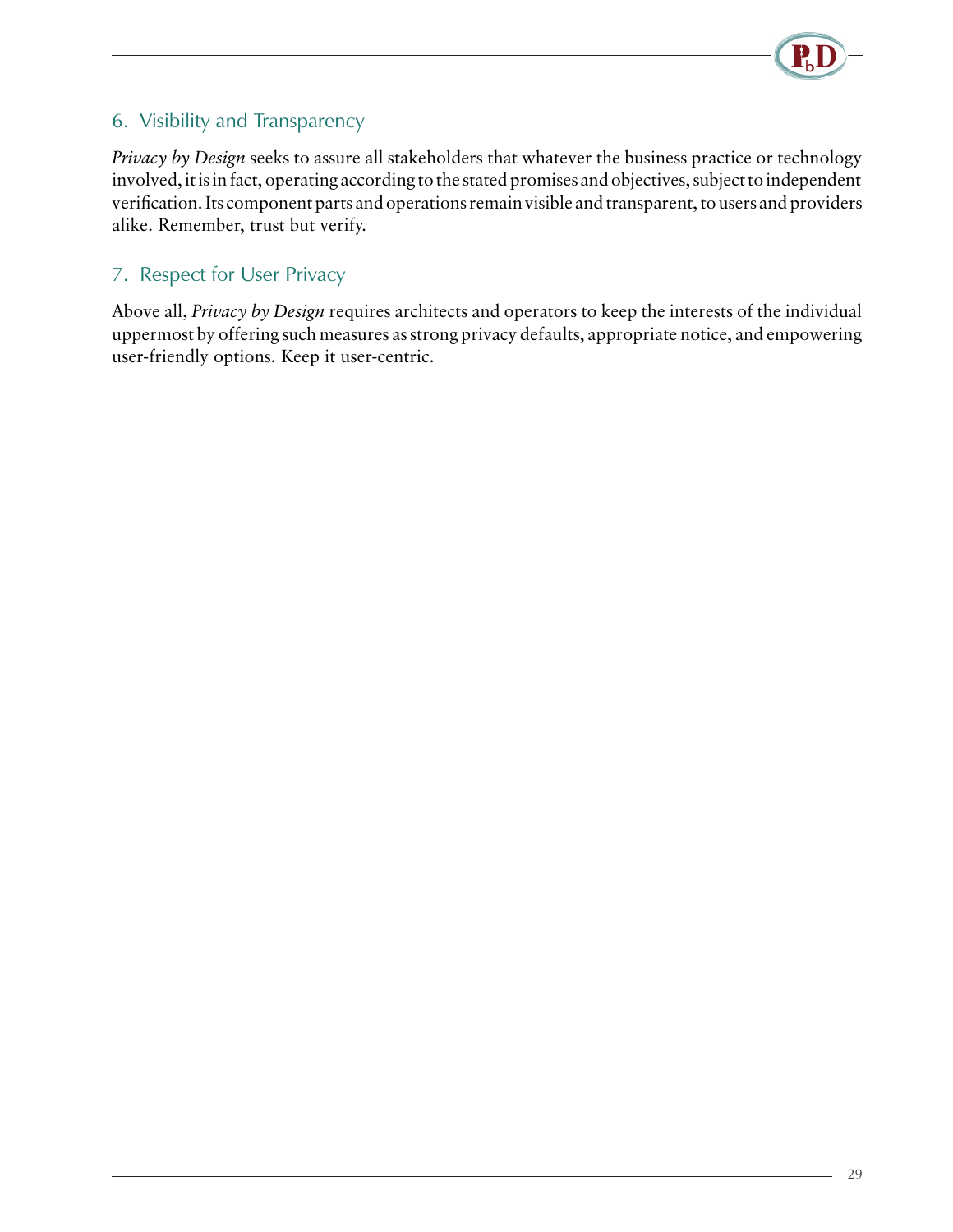<span id="page-32-0"></span>

# **Appendix B:**

# **What** *PbD* **Could Look Like as Part of a Legal Framework**

*This draft legal framework is offered to stimulate discussion on how to provide a flexible but enforceable legal framework for PbD, for example as part of a safe harbor initiative or an omnibus privacy statute. It draws on Commissioner Cavoukian's 7 Foundational Principles: Implementation and Mapping of Fair Information Practices [http://www.privacybydesign.ca/content/uploads/2010/05/](http://www.privacybydesign.ca/content/uploads/2010/05/pbd-implement-7found-principles.pdf) [pbd-implement-7found-principles.pdf;](http://www.privacybydesign.ca/content/uploads/2010/05/pbd-implement-7found-principles.pdf) the Privacy Commissioner of Canada's Google report, PIPEDA Case Summary #2011-001; Section 103 of the Kerry-McCain Commercial Privacy Bill of Rights Act of 2011; and elements of the Massachusetts Data Breach Notification Law and Massachusetts Executive Order 504.*

Each organization shall, in a manner proportional to the organization's size, scope, and resources and the size, type, and nature of the *personal information* that it collects, implement a comprehensive *Privacy by Design* program by:

(1) Incorporating necessary development processes and practices designed to safeguard the *personal information* of individuals throughout the lifecycle of a product, program or service and

(2) Maintaining appropriate management processes and practices throughout the data lifecycle that are designed to ensure that information systems comply with:

- (A) Privacy requirements provided for by law;
- (B) The privacy policies of the *organization*; and
- (C) The privacy preferences of individuals that are consistent with the applicable mechanisms required or provided to give effect to individual choice.

A comprehensive *Privacy by Design* program must include the following elements:

(1) An organization shall establish a *Privacy by Design* leader and/or team by identifying the appropriate directors, officers, and managers responsible for developing, maintaining, implementing, and updating proactive *Privacy by Design* processes and practices;

(2) Proactive *Privacy by Design* processes and practices shall:

- (A) Apply to the design and architecture of infrastructure, IT systems, and business practices that interact with or involve the use of any personal information;
- (B) Describe each of the core purposes served and main functions delivered by those infrastructures, systems and practices, including but not limited to the provision of security and the protection of privacy in personal information;
- (C) Incorporate data minimization and provide the highest degree of privacy protection for personal information possible while serving the other core purposes and delivering the other main functions;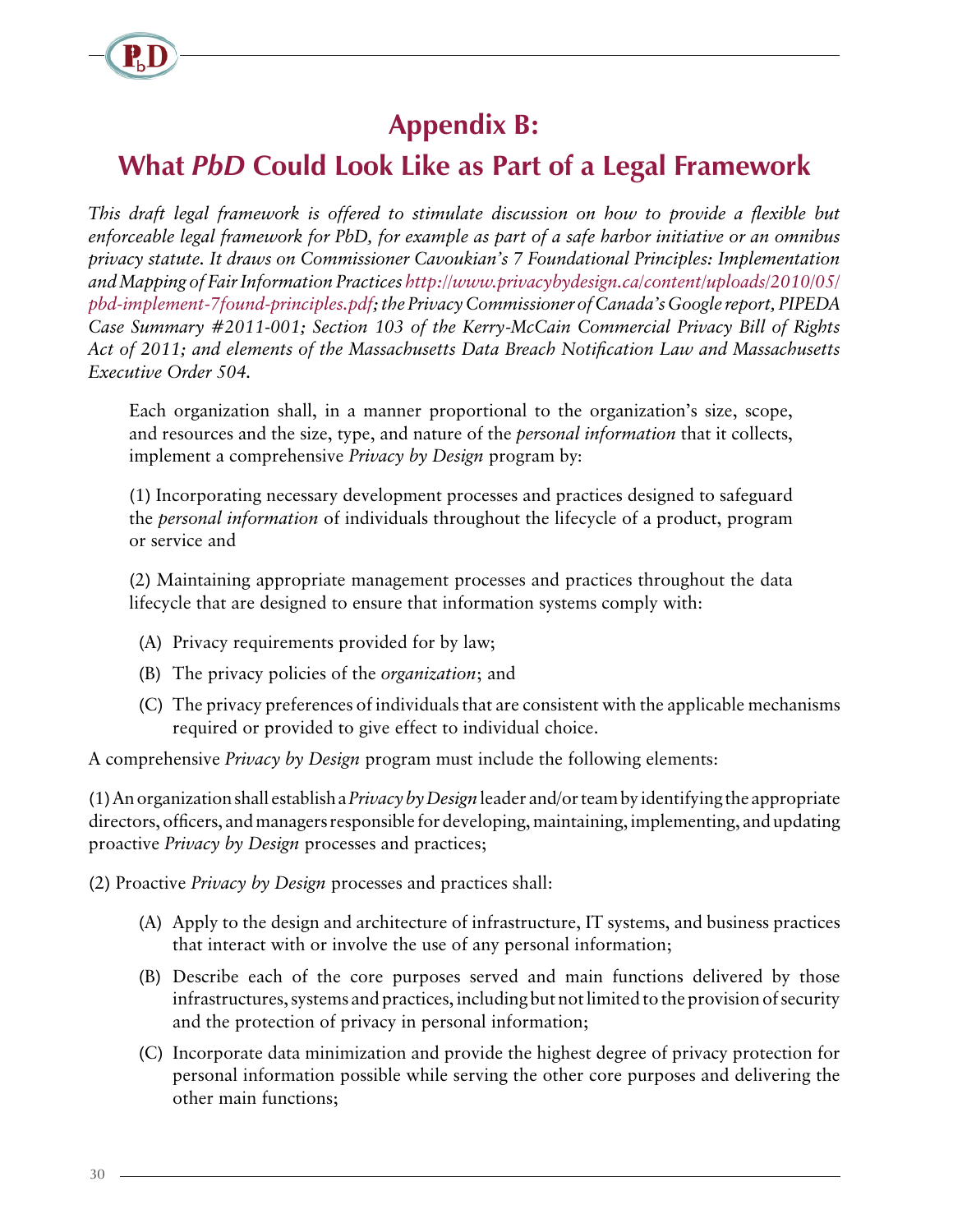

- (D) Provide this degree of privacy protection by employing the maximum feasible means needed to ensure the security, confidentiality, and integrity of personal information throughout the lifecycle of the data, from its original collection, through to its use, storage, dissemination, and secure destruction at the end of the lifecycle;
- (E) Whenever reasonably possible, provide for that privacy protection automatically, so that no action is required for individual users or customers to protect the privacy of their personal information;
- (F) Ensure that infrastructure, IT systems, and business practices that interact with or involve the use of any personal information remain reasonably transparent and subject to independent verification by all relevant stakeholders, including customers, users, and affiliated organizations; and
- (G) Emphasize the design and maintenance of user-centric systems and practices, including strong privacy defaults, appropriate notice, and other user-friendly options.

In support of a comprehensive *Privacy by Design* program, an organization must:

- (1) Provide appropriate privacy and security training to its employees;
- (2) Implement a system for tracking all projects that regularly collect, use or store personal information;
- (3) Require project leaders to draft, maintain, submit and update Privacy Design Documents for all projects in order to help ensure product, program or service teams assess the privacy impact of their products, programs and services from inception through launch; and
- (4) Assign an internal audit team to conduct periodic audits to verify the completion of selected Privacy Design Documents and their review by the appropriate managers.